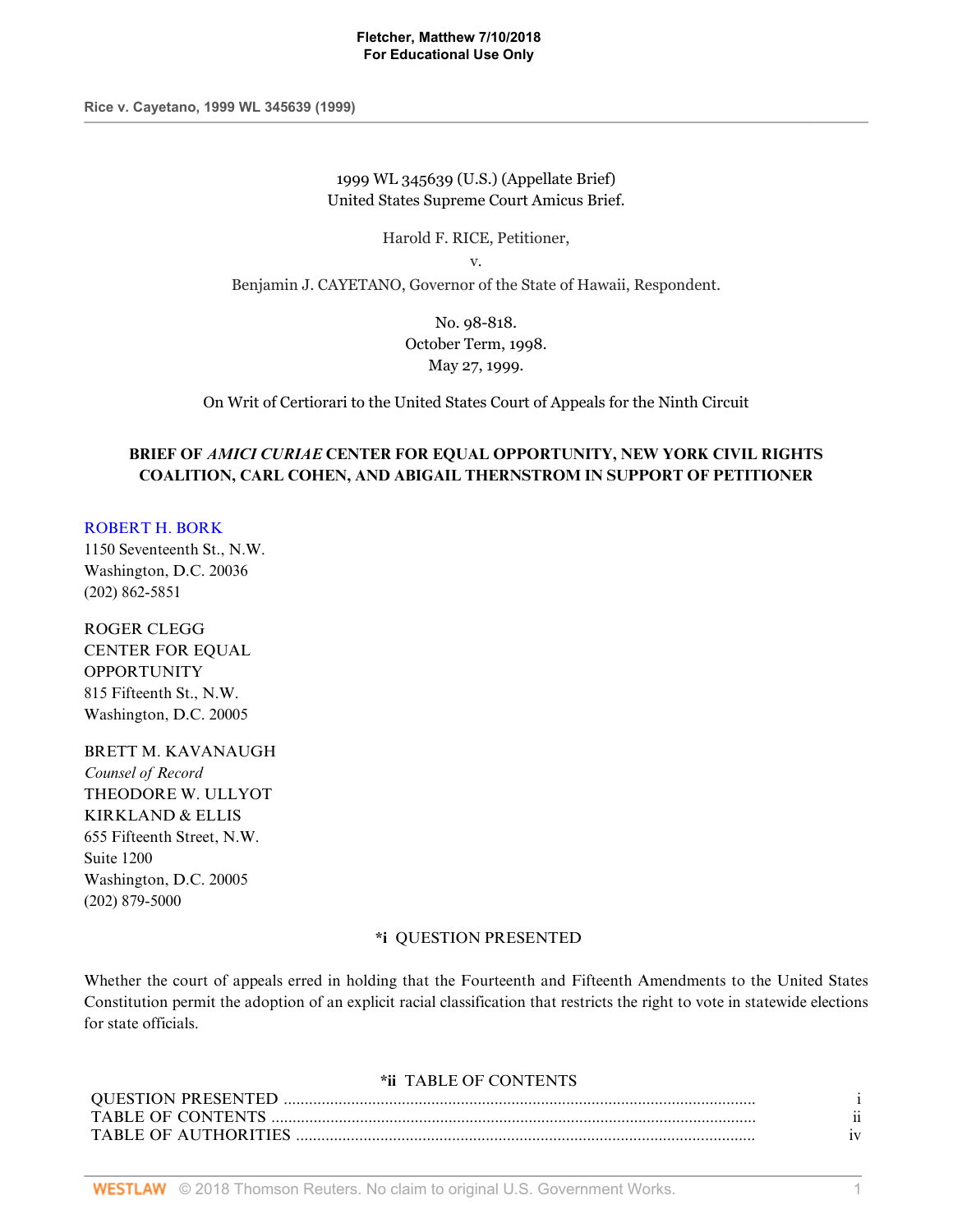| I. THE FIFTEENTH AMENDMENT PROHIBITS HAWAII'S RACIAL QUALIFICATION                             |    |
|------------------------------------------------------------------------------------------------|----|
|                                                                                                |    |
| II. THE FOURTEENTH AMENDMENT PROHIBITS HAWAII'S RACIAL QUALIFICATION                           | 10 |
|                                                                                                |    |
| A. Racial Classifications Are Presumptively Invalid and Subject to Strict Scrutiny Under the   | 11 |
|                                                                                                |    |
| B. The Equal Protection Clause Prohibits a Racial Classification Unless the Classification Is  | 14 |
|                                                                                                |    |
| C. Hawaii's Racial Voting Qualification Does Not Meet the Requirements of Strict Scrutiny      | 19 |
| D. Hawaii's Arguments Based on Preserving the Culture of Hawaiians and on a Trust Relationship | 21 |
|                                                                                                |    |
| *iii E. Hawaii's Analogy of Hawaiians to American Indian Tribes Is Historically, Legally, and  | 24 |
|                                                                                                |    |
|                                                                                                | 30 |
|                                                                                                |    |

# **\*iv** TABLE OF AUTHORITIES

| <b>CASES</b>                                                        |                |
|---------------------------------------------------------------------|----------------|
| Adarand Constructors, Inc. v. Pena, 515 U.S. 200 (1995)             | passim         |
| Anderson v. Martin, 206 F. Supp. 700 (E.D. La. 1962), rev'd, 375    | 14, 20         |
|                                                                     |                |
|                                                                     | $\overline{4}$ |
|                                                                     | 10             |
|                                                                     | 14             |
|                                                                     | 20             |
|                                                                     | 12             |
| Board of Educ. of Kiryas Joel Village Sch. Dist. v. Grumet, 512     | 6, 24          |
|                                                                     |                |
| Brown v. Board of Education, 347 U.S. 483 (1954)                    | 3, 13, 24      |
|                                                                     | 10             |
| Cherokee Nation of Okla. v. Babbitt, 117 F.3d 1489 (D.C. Cir.       | 29             |
|                                                                     |                |
|                                                                     | 25             |
|                                                                     | 8              |
|                                                                     | 8, 13          |
| City of Richmond v. J.A. Croson Co., 488 U.S. 469 (1989)            | passim         |
|                                                                     | 12, 28         |
|                                                                     | passim         |
|                                                                     | 4, 8, 9, 13    |
|                                                                     | 4, 8, 9        |
|                                                                     | 12             |
|                                                                     | 7              |
| <i>Hunt v. Cromartie, No. 98-85, 1999 WL 303677 (May 17, 1999) </i> | 12, 14         |
|                                                                     | 13             |
|                                                                     | 7,18           |
|                                                                     | passim         |
|                                                                     | 11, 12         |
| Metro Broadcasting, Inc. v. FCC, 497 U.S. 547 (1990)                | passim         |
|                                                                     | 11, 12, 14, 23 |
|                                                                     | $\theta$       |
|                                                                     | $26 - 28$      |
|                                                                     | 4              |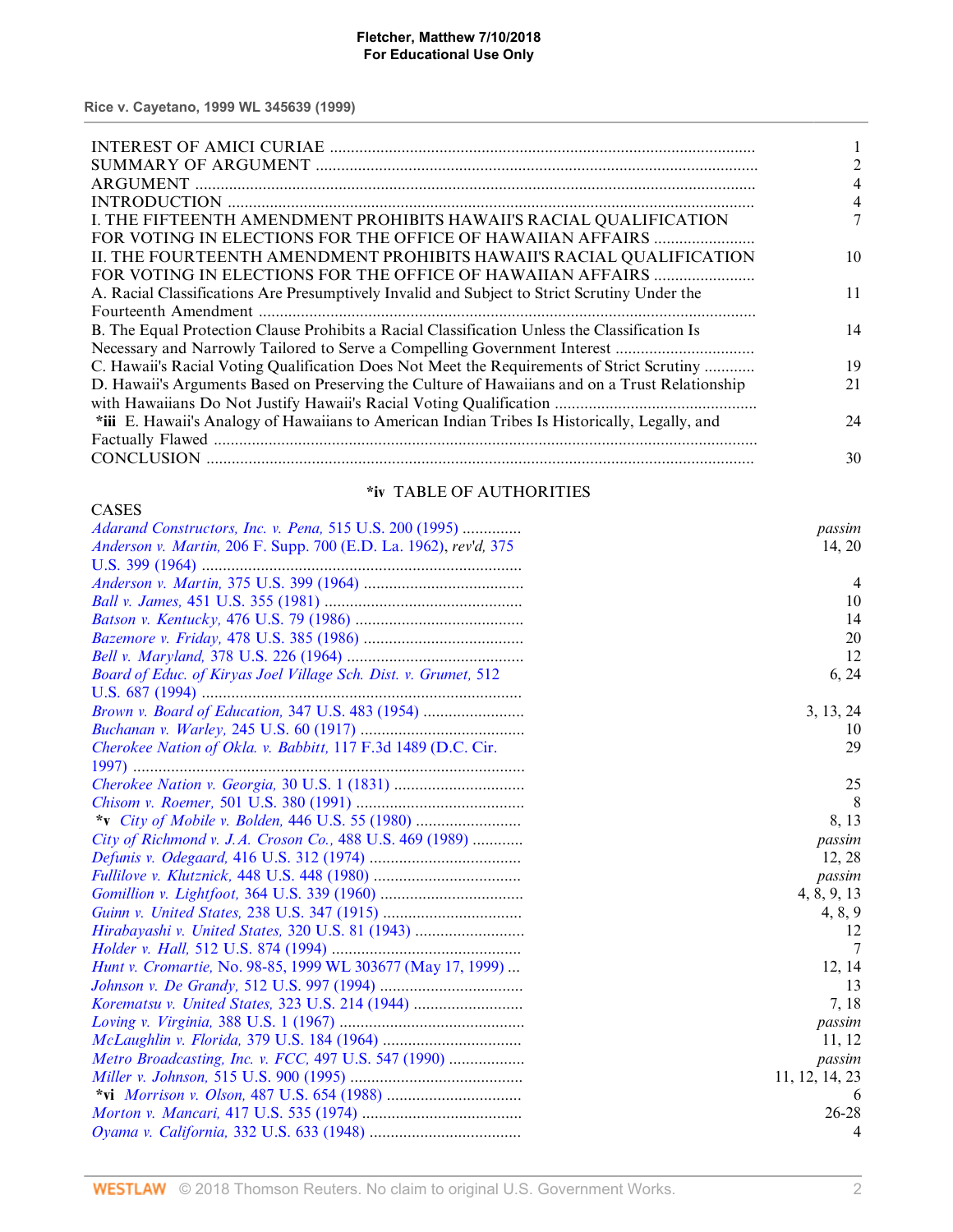**Rice v. Cayetano, 1999 WL 345639 (1999)**

|                                                                | 11, 15         |
|----------------------------------------------------------------|----------------|
| Personnel Adm'r of Mass. v. Feeney, 442 U.S. 256 (1979)        | 12, 15         |
|                                                                | 12, 13, 24     |
|                                                                | 10, 11, 13, 23 |
|                                                                | 30             |
| Regents of Univ. of Cal. v. Bakke, 438 U.S. 265 (1978)         | 13, 16, 28     |
|                                                                | 10             |
| Salyer Land Co. v. Tulare Lake Basin Water Storage Dist., 410  | 10             |
|                                                                |                |
|                                                                | passim         |
|                                                                | 8              |
| South Carolina v. Katzenbach, 383 U.S. 301 (1966)              | 7              |
| Strauder v. West Virginia, 100 U.S. 303 (1880)                 | 11             |
|                                                                | 26             |
|                                                                |                |
| United States v. Holliday, 70 U.S. 407 (1865)                  | 29             |
| United States v. Paradise, 480 U.S. 149 (1987)                 | 17             |
| Washington v. Confederated Bands & Tribes of Yakima Indian     | 29, 30         |
|                                                                |                |
|                                                                | 14             |
| Wygant v. Jackson Bd. of Educ., 476 U.S. 267 (1986)            | 15, 16         |
|                                                                | 4              |
| CONSTITUTIONS, STATUTES, AND RULES                             |                |
|                                                                | passim         |
|                                                                | passim         |
|                                                                | 25             |
|                                                                | 25             |
|                                                                | 30             |
|                                                                | 29             |
|                                                                | 20             |
|                                                                | 4, 5           |
|                                                                | 5              |
|                                                                | 5              |
|                                                                | 5              |
|                                                                | 5, 7           |
|                                                                |                |
|                                                                |                |
| <b>MISCELLANEOUS</b>                                           |                |
| Michael Barone & Grant Ujifusa, The Almanac of American        | 24             |
|                                                                |                |
| Stuart M. Benjamin, Equal Protection and the Special           | 22, 27, 30     |
| Relationship: The Case of Native Hawaiians, 106 Yale L.J. 537  |                |
|                                                                |                |
| Rachael Paschal, The Imprimatur of Recognition: American       | 29             |
| Indian Tribes and the Federal Acknowledgment Process, 66 Wash. |                |
|                                                                |                |
| Laurence H. Tribe, American Constitutional Law (2d ed. 1988)   | 9              |
|                                                                |                |

# <span id="page-2-0"></span>**\*1 INTEREST OF AMICI CURIAE[1](#page-15-0)**

The Center for Equal Opportunity is a non-profit organization dedicated to the idea that America should be one nation and that citizens of all races, colors, and ethnicities **\*2** should be treated equally. The New York Civil Rights Coalition is a non-profit organization seeking to achieve a society where the individual enjoys the blessings of liberty free from racial prejudice, stigma, caste, or discrimination. Carl Cohen is a Professor of Philosophy at the University of Michigan, has served for many years in the leadership of the American Civil Liberties Union, and is the author of *Naked Racial*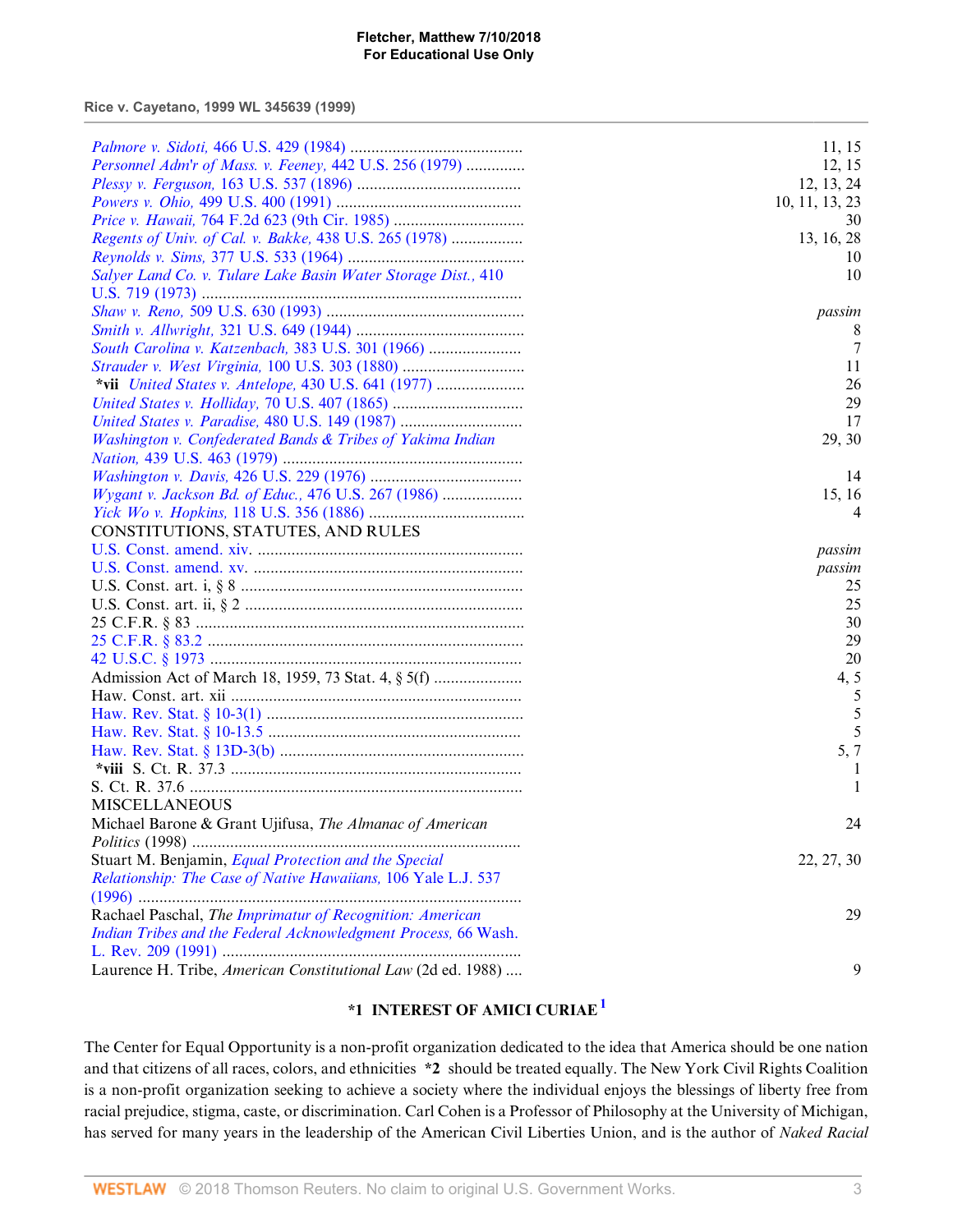### **Rice v. Cayetano, 1999 WL 345639 (1999)**

*Preference* (1995). Abigail Thernstrom is the co-author of *America in Black and White: One Nation, Indivisible* (1997) and the author of *Whose Votes Count? Affirmative Action and Minority Voting Rights* (1987). Amici submit that the Fourteenth and Fifteenth Amendments prohibit Hawaii's racial voting qualification.

## SUMMARY OF ARGUMENT

The Fifteenth Amendment to the United States Constitution provides: "The right of citizens of the United States to vote shall not be denied or abridged by the United States or by any State on account of race, color, or previous condition of servitude." The Amendment, by its language and history, applies to all state elections.

Notwithstanding the clear language of the Fifteenth Amendment, Hawaii determines a citizen's qualifications to vote in elections for the Office of Hawaiian Affairs *solely on the basis of the citizen's race.* Hawaii's racial voting qualification is a clear violation of the Fifteenth Amendment, and that violation alone requires reversal of the decision of the court of appeals.

The racial voting qualification also violates the Equal Protection Clause of the Fourteenth Amendment. This Court's cases establish that the Equal Protection Clause prohibits racial classifications except when such classifications are necessary and narrowly tailored to serve a compelling government interest.

**\*3** Outside of an immediate threat to life or limb, as in a prison race riot, a compelling government interest exists only when the government has imposed the racial classification as a remedy for past, identified discrimination in that jurisdiction and field (such as discrimination in the schools in a particular jurisdiction). Hawaii has not shown or attempted to show that its racial voting qualification in elections for the Office of Hawaiian Affairs is designed to remedy past discrimination in voting against """Hawaiians" in Hawaii.

In any event, even assuming such past discrimination, a racial qualification to *vote* has never been held necessary and narrowly tailored to remedy past discrimination. Moreover, this racial voting qualification is not narrowly tailored in scope: It is a strict racial qualification that *categorically* excludes members of certain racial groups (all but "Hawaiians") from the ballot in elections for the Office of Hawaiian Affairs -- including members of racial groups historically discriminated against in the United States and in Hawaii. Nor is the racial qualification narrowly tailored in duration: Hawaii established the racial classification in 1978, and it has no termination date.

Hawaii has explained that Hawaiians share a common heritage and background that they, like many Americans of all backgrounds, cherish and celebrate. But a state has no right to engage in racial classifications on the right to vote in a state election simply to preserve a particular culture. This Court has forbidden analogous "cultural" justifications for racial classifications in cases ranging from *Brown v. Board of Education* to *Loving v. Virginia.*

Finally, Hawaii's attempt to end-run the Equal Protection Clause by analogizing "Hawaiians" to American Indian tribes is entirely unavailing. As this Court repeatedly has held, differential treatment of Indian tribes *as tribes* is justified by the Constitution's specific reference to Indian tribes as separate sovereigns. The Constitution does not contain a Hawaiian **\*4** Commerce Clause, and Hawaiians do not and could not qualify as an American Indian tribe.

# **ARGUMENT**

# **INTRODUCTION**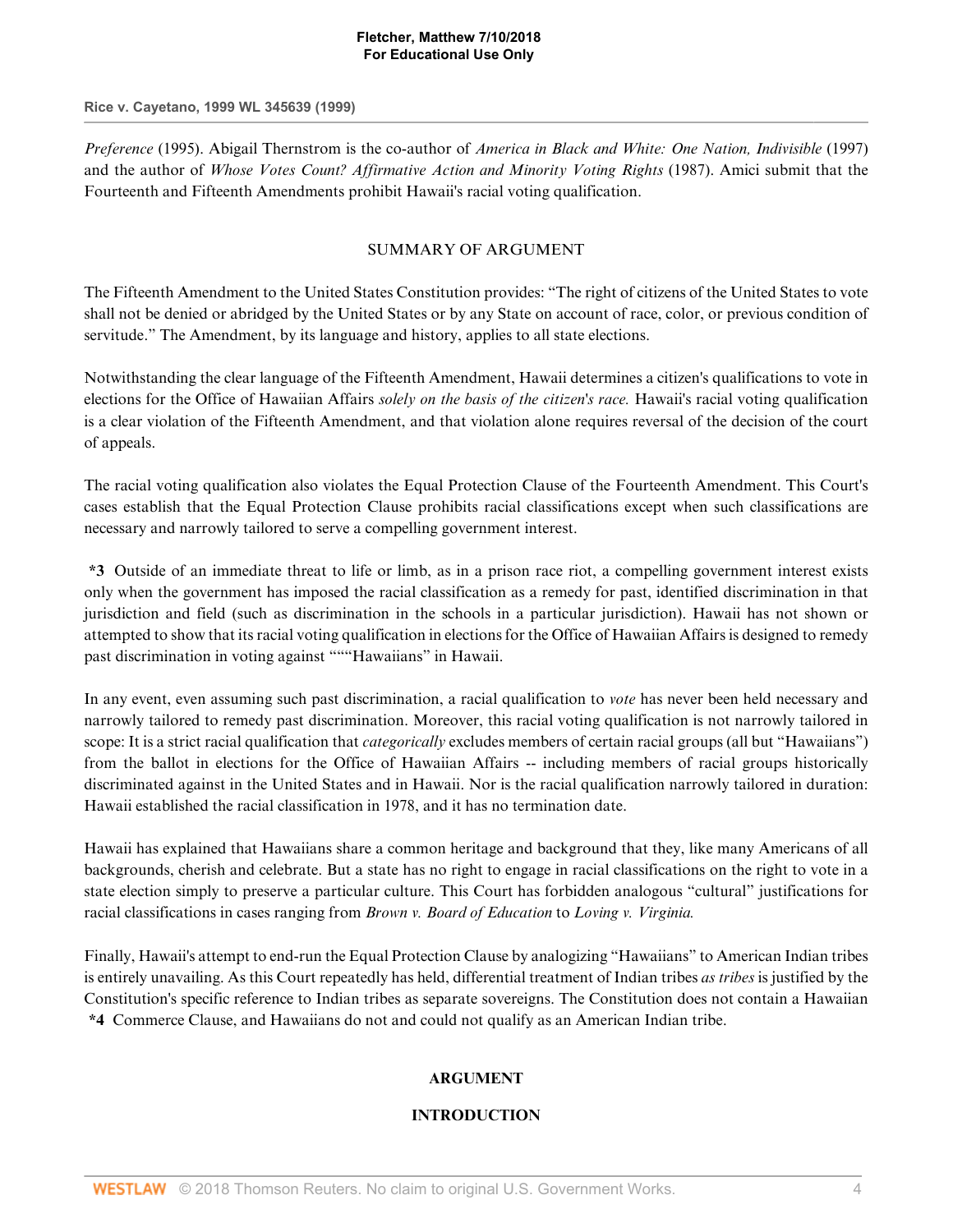**Rice v. Cayetano, 1999 WL 345639 (1999)**

Hawaii determines a citizen's qualifications to vote in state elections for the Office of Hawaiian Affairs *on the basis of the citizen's race.* As is clear from that introductory sentence alone, Hawaii's racial restriction on voting is a patent violation of the United States Constitution. *See [City of Richmond v. J.A. Croson Co.,](http://www.westlaw.com/Link/Document/FullText?findType=Y&serNum=1989012998&pubNum=780&originatingDoc=I52e8e4b26bef11d8afd1fdfc79654ecb&refType=RP&originationContext=document&vr=3.0&rs=cblt1.0&transitionType=DocumentItem&contextData=(sc.Default))* 488 U.S. 469 (1989); *[Loving v. Virginia,](http://www.westlaw.com/Link/Document/FullText?findType=Y&serNum=1967129542&pubNum=780&originatingDoc=I52e8e4b26bef11d8afd1fdfc79654ecb&refType=RP&originationContext=document&vr=3.0&rs=cblt1.0&transitionType=DocumentItem&contextData=(sc.Default))* [388 U.S. 1 \(1967\)](http://www.westlaw.com/Link/Document/FullText?findType=Y&serNum=1967129542&pubNum=780&originatingDoc=I52e8e4b26bef11d8afd1fdfc79654ecb&refType=RP&originationContext=document&vr=3.0&rs=cblt1.0&transitionType=DocumentItem&contextData=(sc.Default)); *Anderson v. Martin,* [375 U.S. 399 \(1964\);](http://www.westlaw.com/Link/Document/FullText?findType=Y&serNum=1964124760&pubNum=780&originatingDoc=I52e8e4b26bef11d8afd1fdfc79654ecb&refType=RP&originationContext=document&vr=3.0&rs=cblt1.0&transitionType=DocumentItem&contextData=(sc.Default)) *[Gomillion v. Lightfoot,](http://www.westlaw.com/Link/Document/FullText?findType=Y&serNum=1960122585&pubNum=780&originatingDoc=I52e8e4b26bef11d8afd1fdfc79654ecb&refType=RP&originationContext=document&vr=3.0&rs=cblt1.0&transitionType=DocumentItem&contextData=(sc.Default))* 364 U.S. 339 (1960); *[Guinn v. United](http://www.westlaw.com/Link/Document/FullText?findType=Y&serNum=1915100071&pubNum=780&originatingDoc=I52e8e4b26bef11d8afd1fdfc79654ecb&refType=RP&originationContext=document&vr=3.0&rs=cblt1.0&transitionType=DocumentItem&contextData=(sc.Default)) States,* [238 U.S. 347 \(1915\)](http://www.westlaw.com/Link/Document/FullText?findType=Y&serNum=1915100071&pubNum=780&originatingDoc=I52e8e4b26bef11d8afd1fdfc79654ecb&refType=RP&originationContext=document&vr=3.0&rs=cblt1.0&transitionType=DocumentItem&contextData=(sc.Default)). [2](#page-15-1)

<span id="page-4-0"></span>Two provisions of law provide the backdrop for this controversy: the federal Admission Act of 1959 and the Hawaii Constitution, as amended in 1978. The Admission Act, enacted by Congress at the time of Hawaii's admission to the Union, ceded to the State approximately 1,800,000 acres of land that the United States had owned since 1898. The Admission Act restricted the State's use of land to five purposes: (1) support of public schools; (2) betterment of the conditions of native Hawaiians; (3) development of farm and home ownership on as widespread a basis as possible; (4) making of public improvements; and (5) provision of lands for public use. Admission Act of March 18, 1959, 73 Stat. 4,  $\S$  5(f).

**\*5** The Admission Act further provided that "[s]uch lands, proceeds, and income shall be managed and disposed of for one or more of the foregoing purposes in such manner as the constitution and laws of said State may provide." *Id.* The Act thereby permitted the State to use those lands in a race-neutral way and/or for the benefit of *all* citizens of Hawaii. Indeed, that is precisely how the State administered the lands from 1959 to 1978 when the State used money from the lands on a race-neutral basis primarily for state educational purposes. Pet. App. 5a.<sup>[3](#page-15-2)</sup>

<span id="page-4-1"></span>In 1978, however, Hawaii dramatically changed course. The State enacted a constitutional amendment, *see* Haw. Const. art. xii, which along with a statute enacted shortly thereafter accomplished three things. *First,* the State required that 20% of the proceeds from the Admission Act lands be used solely to benefit certain native Hawaiians. *Id.;* [Haw. Rev. Stat. §§](http://www.westlaw.com/Link/Document/FullText?findType=L&pubNum=1000522&cite=HISTS10-3&originatingDoc=I52e8e4b26bef11d8afd1fdfc79654ecb&refType=LQ&originationContext=document&vr=3.0&rs=cblt1.0&transitionType=DocumentItem&contextData=(sc.Default)) [10-3\(1\);](http://www.westlaw.com/Link/Document/FullText?findType=L&pubNum=1000522&cite=HISTS10-3&originatingDoc=I52e8e4b26bef11d8afd1fdfc79654ecb&refType=LQ&originationContext=document&vr=3.0&rs=cblt1.0&transitionType=DocumentItem&contextData=(sc.Default)) 10-13.5. *Second,* the State created the Office of Hawaiian Affairs (OHA) to administer that 20% portion of the proceeds *and* to administer solely for the benefit of Hawaiians other monies received from general state funds. The OHA's officers must be Hawaiians. Haw. Const. art. xii. *Third,* the State imposed still another racial qualification, allowing only Hawaiians to vote in the OHA elections. [Haw. Rev. Stat. § 13D-3\(b\)](http://www.westlaw.com/Link/Document/FullText?findType=L&pubNum=1000522&cite=HISTS13D-3&originatingDoc=I52e8e4b26bef11d8afd1fdfc79654ecb&refType=LQ&originationContext=document&vr=3.0&rs=cblt1.0&transitionType=DocumentItem&contextData=(sc.Default)) ("No person shall be eligible to register *as a voter* for the election of board members unless the person meets the following qualifications: (1) The person is Hawaiian ....").

**\*6** The entire scheme is infused with explicit racial quotas, exclusions, and classifications to a degree this Court has rarely encountered in the last half-century. *See generally [Board of Educ. of Kiryas Joel Village Sch. Dist. v. Grumet,](http://www.westlaw.com/Link/Document/FullText?findType=Y&serNum=1994136430&pubNum=780&originatingDoc=I52e8e4b26bef11d8afd1fdfc79654ecb&refType=RP&fi=co_pp_sp_780_730&originationContext=document&vr=3.0&rs=cblt1.0&transitionType=DocumentItem&contextData=(sc.Default)#co_pp_sp_780_730)* 512 [U.S. 687, 730 \(1994\)](http://www.westlaw.com/Link/Document/FullText?findType=Y&serNum=1994136430&pubNum=780&originatingDoc=I52e8e4b26bef11d8afd1fdfc79654ecb&refType=RP&fi=co_pp_sp_780_730&originationContext=document&vr=3.0&rs=cblt1.0&transitionType=DocumentItem&contextData=(sc.Default)#co_pp_sp_780_730) (Kennedy, J., concurring in judgment). The scheme benefits one preferred racial class within the State of Hawaii to the exclusion of all others and creates collateral racial classifications that are unnecessary even to serve that (itself unconstitutional) purpose. The scheme is a clearcut and extensive violation of the Constitution: None of its three elements, particularly the voting qualification at issue here, is constitutional.

Under the State's theory, the State of Massachusetts could declare certain state funds in Massachusetts to be distributed for the benefit of Irish-Americans, establish an Office of Irish Affairs composed solely of Irish-Americans to administer the funds, and restrict the vote for that Office to those citizens of Massachusetts with Irish blood. The State of Florida could do the same for Cuban-Americans, the State of Wisconsin for German-Americans, the State of Texas for Mexican-Americans, and so on. As a matter of logic and of constitutional law, affirmance of the court of appeals decision could usher in an extraordinary racial patronage and spoils system.

Hawaii no doubt will label such concerns an exaggeration, suggesting that other states would not adopt such a scheme. But we do not possess so clear a crystal ball as to confidently predict how a state 10 or 25 or 50 years from now might utilize a decision in Hawaii's favor in this case. And ultimately the Court must consider what a ruling in Hawaii's favor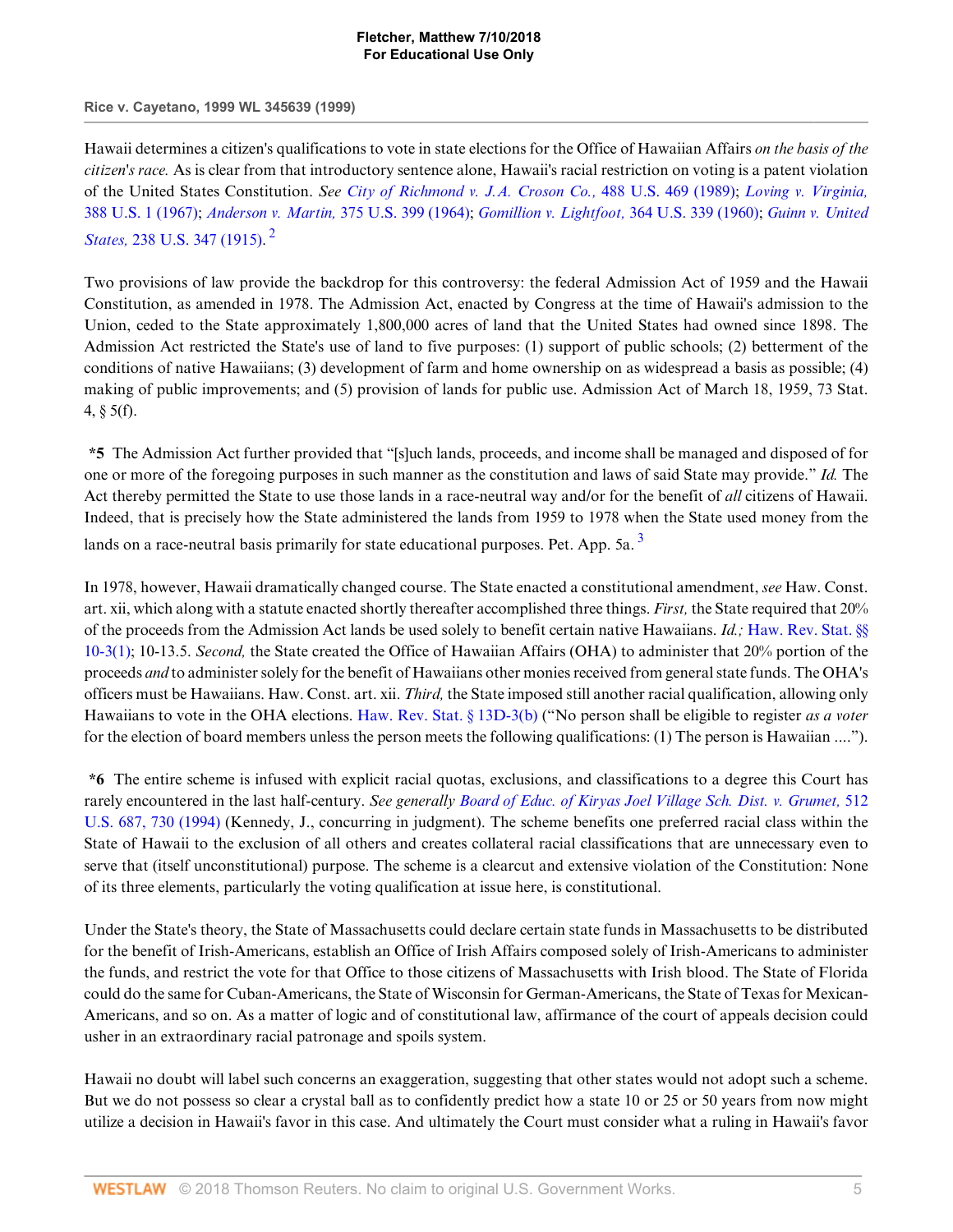**Rice v. Cayetano, 1999 WL 345639 (1999)**

would *authorize. See Morrison v. Olson,* [487 U.S. 654, 731 \(1988\)](http://www.westlaw.com/Link/Document/FullText?findType=Y&serNum=1988084192&pubNum=780&originatingDoc=I52e8e4b26bef11d8afd1fdfc79654ecb&refType=RP&fi=co_pp_sp_780_731&originationContext=document&vr=3.0&rs=cblt1.0&transitionType=DocumentItem&contextData=(sc.Default)#co_pp_sp_780_731) (Scalia, J., dissenting). As Justice Jackson stated, "once a judicial opinion rationalizes such an order to show that it conforms to the Constitution, or rather rationalizes the Constitution to show that it sanctions such an order, the Court **\*7** for all time has validated the principle of racial discrimination .... The principle then lies about like a loaded weapon ready for the hand of any authority that can bring forward a plausible claim of an urgent need." *[Korematsu v. United States](http://www.westlaw.com/Link/Document/FullText?findType=Y&serNum=1944118365&pubNum=780&originatingDoc=I52e8e4b26bef11d8afd1fdfc79654ecb&refType=RP&fi=co_pp_sp_780_246&originationContext=document&vr=3.0&rs=cblt1.0&transitionType=DocumentItem&contextData=(sc.Default)#co_pp_sp_780_246)* 323 U.S. 214, 246 (1944) (Jackson, J., dissenting).

The aspect of the OHA program specifically at issue here is the racial voting qualification, which violates both the Fifteenth Amendment and the Fourteenth Amendment.

# **I. THE FIFTEENTH AMENDMENT PROHIBITS HAWAII'S RACIAL QUALIFICATION FOR VOTING IN ELECTIONS FOR THE OFFICE OF HAWAIIAN AFFAIRS.**

The Fifteenth Amendment to the Constitution, ratified in the wake of the Civil War on February 3, 1870, speaks clearly and definitively: "The right of citizens of the United States to vote shall not be denied or abridged by the United States or by any State on account of race, color, or previous condition of servitude." The Amendment repaired the Constitution's original tolerance of racial restrictions on the right to vote and stands as a legal bulwark against the racial strife and ethnic balkanization that has troubled this country since its founding -- and that to this day plagues this Nation and others around the globe. *See generally Holder v. Hall,* [512 U.S. 874, 894-95 \(1994\)](http://www.westlaw.com/Link/Document/FullText?findType=Y&serNum=1994139847&pubNum=780&originatingDoc=I52e8e4b26bef11d8afd1fdfc79654ecb&refType=RP&fi=co_pp_sp_780_894&originationContext=document&vr=3.0&rs=cblt1.0&transitionType=DocumentItem&contextData=(sc.Default)#co_pp_sp_780_894) (Thomas, J., concurring in judgment); *[South Carolina v. Katzenbach,](http://www.westlaw.com/Link/Document/FullText?findType=Y&serNum=1966112607&pubNum=780&originatingDoc=I52e8e4b26bef11d8afd1fdfc79654ecb&refType=RP&fi=co_pp_sp_780_309&originationContext=document&vr=3.0&rs=cblt1.0&transitionType=DocumentItem&contextData=(sc.Default)#co_pp_sp_780_309)* 383 U.S. 301, 309-13 (1966).

Since 1978, however, the State of Hawaii has prohibited citizens of certain races, *because of their race,* from voting in elections for the Office of Hawaiian Affairs -- a government office that controls and disburses a significant amount of state funds, formulates policy, and administers certain state lands. *See* [Haw. Rev. Stat. § 13D-3\(b\)](http://www.westlaw.com/Link/Document/FullText?findType=L&pubNum=1000522&cite=HISTS13D-3&originatingDoc=I52e8e4b26bef11d8afd1fdfc79654ecb&refType=LQ&originationContext=document&vr=3.0&rs=cblt1.0&transitionType=DocumentItem&contextData=(sc.Default)) ("No person shall be eligible to register as a voter for the election of board members unless the person ... is Hawaiian...."). Hawaii excludes not just **\*8** Caucasians from voting in elections for the Office of Hawaiian Affairs, it turns away citizens who are African-Americans, Japanese-Americans, Chinese-Americans, and indeed members of all racial and ethnic groups except the preferred Hawaiians.

The primary question presented to this Court is whether Hawaii, by prohibiting individuals from voting in a state election *because of their race,* has violated the Fifteenth Amendment, which prohibits States from denying individuals the right to vote *because of their race.* To pose the question is to resolve the case. As this Court has stated, the Fifteenth Amendment is "unequivocal[]" and prohibits race-based voting qualifications (as well as facially race-neutral voting qualifications that are intended to harm members of a particular race). *Shaw v. Reno,* [509 U.S. 630, 639 \(1993\)](http://www.westlaw.com/Link/Document/FullText?findType=Y&serNum=1993130653&pubNum=780&originatingDoc=I52e8e4b26bef11d8afd1fdfc79654ecb&refType=RP&fi=co_pp_sp_780_639&originationContext=document&vr=3.0&rs=cblt1.0&transitionType=DocumentItem&contextData=(sc.Default)#co_pp_sp_780_639); *see [City of Mobile v. Bolden,](http://www.westlaw.com/Link/Document/FullText?findType=Y&serNum=1980111419&pubNum=780&originatingDoc=I52e8e4b26bef11d8afd1fdfc79654ecb&refType=RP&fi=co_pp_sp_780_62&originationContext=document&vr=3.0&rs=cblt1.0&transitionType=DocumentItem&contextData=(sc.Default)#co_pp_sp_780_62)* [446 U.S. 55, 62 \(1980\);](http://www.westlaw.com/Link/Document/FullText?findType=Y&serNum=1980111419&pubNum=780&originatingDoc=I52e8e4b26bef11d8afd1fdfc79654ecb&refType=RP&fi=co_pp_sp_780_62&originationContext=document&vr=3.0&rs=cblt1.0&transitionType=DocumentItem&contextData=(sc.Default)#co_pp_sp_780_62) *Gomillion,* [364 U.S. at 339;](http://www.westlaw.com/Link/Document/FullText?findType=Y&serNum=1960122585&pubNum=780&originatingDoc=I52e8e4b26bef11d8afd1fdfc79654ecb&refType=RP&fi=co_pp_sp_780_339&originationContext=document&vr=3.0&rs=cblt1.0&transitionType=DocumentItem&contextData=(sc.Default)#co_pp_sp_780_339) *Smith v. Allwright,* [321 U.S. 649, 657 \(1944\)](http://www.westlaw.com/Link/Document/FullText?findType=Y&serNum=1944117055&pubNum=780&originatingDoc=I52e8e4b26bef11d8afd1fdfc79654ecb&refType=RP&fi=co_pp_sp_780_657&originationContext=document&vr=3.0&rs=cblt1.0&transitionType=DocumentItem&contextData=(sc.Default)#co_pp_sp_780_657); *Guinn,* [238 U.S. at 347;](http://www.westlaw.com/Link/Document/FullText?findType=Y&serNum=1915100071&pubNum=780&originatingDoc=I52e8e4b26bef11d8afd1fdfc79654ecb&refType=RP&fi=co_pp_sp_780_347&originationContext=document&vr=3.0&rs=cblt1.0&transitionType=DocumentItem&contextData=(sc.Default)#co_pp_sp_780_347) *cf. Chisom v. Roemer,* [501 U.S. 380, 392 \(1991\)](http://www.westlaw.com/Link/Document/FullText?findType=Y&serNum=1991112208&pubNum=780&originatingDoc=I52e8e4b26bef11d8afd1fdfc79654ecb&refType=RP&fi=co_pp_sp_780_392&originationContext=document&vr=3.0&rs=cblt1.0&transitionType=DocumentItem&contextData=(sc.Default)#co_pp_sp_780_392) ("*every election in which registered electors are permitted to vote*" is covered under § 2 of Voting Rights Act of 1965, which enforces the Fifteenth Amendment) (quotation omitted; emphasis added).

Hawaii has offered an array of historical and policy considerations in support of its racial voting scheme, primarily based on preserving the culture of Hawaiians. But all such arguments are, for purposes of the Fifteenth Amendment, nothing but diversions. Hawaii restricts the right to vote in a state election based on a citizen's race, and the clear and unequivocal language of the Fifteenth Amendment flatly prohibits such state action.

What is perhaps most telling about the unconstitutionality of Hawaii's racial voting qualification is that in the nearly 130 years since the Fifteenth Amendment was ratified -- troubled though those years have been with respect to racial relations and racially motivated voting devices -- no State so far as we are aware has thought it permissible to enact into law a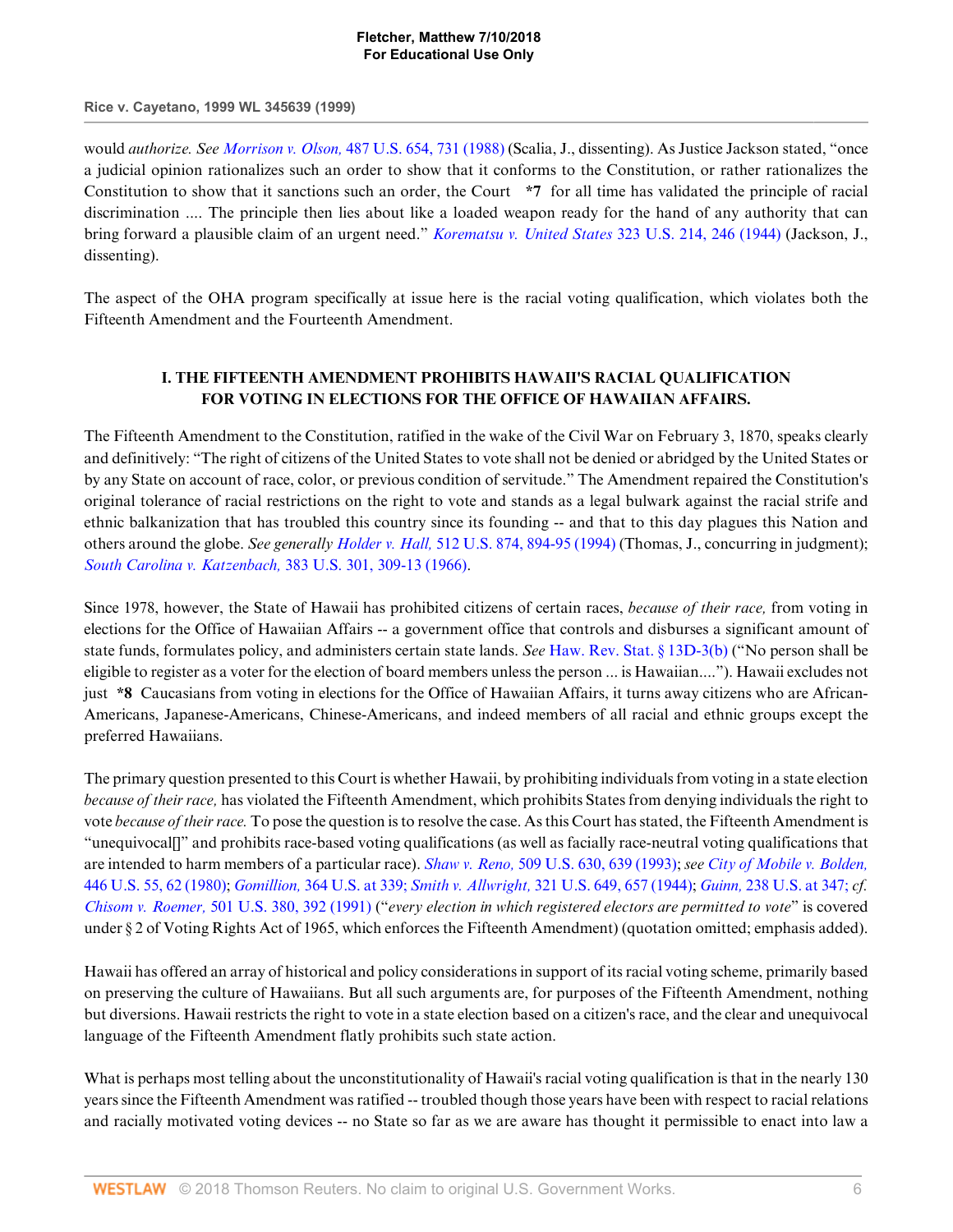#### **Rice v. Cayetano, 1999 WL 345639 (1999)**

facial **\*9** racial qualification on the right to vote in any state election. Indeed, several States, no doubt recognizing that the language of the Fifteenth Amendment was clear and unequivocal, resorted instead to pretext and subterfuge to try to evade what all understood to be the meaning of the Fifteenth Amendment. *See Shaw,* [509 U.S. at 639-40](http://www.westlaw.com/Link/Document/FullText?findType=Y&serNum=1993130653&pubNum=780&originatingDoc=I52e8e4b26bef11d8afd1fdfc79654ecb&refType=RP&fi=co_pp_sp_780_639&originationContext=document&vr=3.0&rs=cblt1.0&transitionType=DocumentItem&contextData=(sc.Default)#co_pp_sp_780_639) (describing various forms of "[o]stensibly race-neutral devices" used "to deprive black voters of the franchise"); *see [Gomillion,](http://www.westlaw.com/Link/Document/FullText?findType=Y&serNum=1960122585&pubNum=780&originatingDoc=I52e8e4b26bef11d8afd1fdfc79654ecb&refType=RP&fi=co_pp_sp_780_341&originationContext=document&vr=3.0&rs=cblt1.0&transitionType=DocumentItem&contextData=(sc.Default)#co_pp_sp_780_341)* 364 [U.S. at 341;](http://www.westlaw.com/Link/Document/FullText?findType=Y&serNum=1960122585&pubNum=780&originatingDoc=I52e8e4b26bef11d8afd1fdfc79654ecb&refType=RP&fi=co_pp_sp_780_341&originationContext=document&vr=3.0&rs=cblt1.0&transitionType=DocumentItem&contextData=(sc.Default)#co_pp_sp_780_341) *Guinn,* [238 U.S. at 364-65](http://www.westlaw.com/Link/Document/FullText?findType=Y&serNum=1915100071&pubNum=780&originatingDoc=I52e8e4b26bef11d8afd1fdfc79654ecb&refType=RP&fi=co_pp_sp_780_364&originationContext=document&vr=3.0&rs=cblt1.0&transitionType=DocumentItem&contextData=(sc.Default)#co_pp_sp_780_364).

In light of the plain conflict between Hawaii's racial qualification for voting and the clear language of the Fifteenth Amendment, the question that comes to the fore in this case focuses on the court of appeals: How did it go so far astray? The court of appeals recognized, after all, that the voter qualification at issue here was "expressly racial" and "clearly racial on its face." Pet. App. 10a, 15a. The court also acknowledged that the Fifteenth Amendment "squarely prohibits racially-based denials of the right to vote." Pet. App. 15a (quoting Laurence H. Tribe, *American Constitutional Law* 335 n.2 (2d ed. 1988)).

The court explained, however, that "restricting voter eligibility to Hawaiians cannot be understood without reference to what the vote is for." Pet. App. 11a. The court concluded that a state could allow racial restrictions on the right to vote when the underlying state office was, in essence, devoted to distributing funds for the benefit of a racially restricted class. Pet. App. 15a. The court held that such a scheme "does not deny non-Hawaiians the right to vote *in any meaningful sense.*" Pet. App. 15a (emphasis added). The court did not explain, however, from what source it derived a "meaningful sense" exception to the Fifteenth Amendment's ban on racial voting qualifications, nor did it say how voting in elections to a state office that, among other things, controls and spends substantial sums of state money is not "meaningful."

**\*10** The court said that it found guidance in cases in which this Court has held that limited special-purpose elections are consistent with the right to vote that the Court has inferred from the Fourteenth Amendment. *See [Ball v. James,](http://www.westlaw.com/Link/Document/FullText?findType=Y&serNum=1981118824&pubNum=780&originatingDoc=I52e8e4b26bef11d8afd1fdfc79654ecb&refType=RP&originationContext=document&vr=3.0&rs=cblt1.0&transitionType=DocumentItem&contextData=(sc.Default))* 451 [U.S. 355 \(1981\);](http://www.westlaw.com/Link/Document/FullText?findType=Y&serNum=1981118824&pubNum=780&originatingDoc=I52e8e4b26bef11d8afd1fdfc79654ecb&refType=RP&originationContext=document&vr=3.0&rs=cblt1.0&transitionType=DocumentItem&contextData=(sc.Default)) *[Salyer Land Co. v. Tulare Lake Basin Water Storage Dist.,](http://www.westlaw.com/Link/Document/FullText?findType=Y&serNum=1973126356&pubNum=780&originatingDoc=I52e8e4b26bef11d8afd1fdfc79654ecb&refType=RP&originationContext=document&vr=3.0&rs=cblt1.0&transitionType=DocumentItem&contextData=(sc.Default))* 410 U.S. 719 (1973); *cf. [Reynolds v. Sims,](http://www.westlaw.com/Link/Document/FullText?findType=Y&serNum=1964124843&pubNum=780&originatingDoc=I52e8e4b26bef11d8afd1fdfc79654ecb&refType=RP&originationContext=document&vr=3.0&rs=cblt1.0&transitionType=DocumentItem&contextData=(sc.Default))* [377 U.S. 533 \(1964\).](http://www.westlaw.com/Link/Document/FullText?findType=Y&serNum=1964124843&pubNum=780&originatingDoc=I52e8e4b26bef11d8afd1fdfc79654ecb&refType=RP&originationContext=document&vr=3.0&rs=cblt1.0&transitionType=DocumentItem&contextData=(sc.Default)) But in relying on those cases, the court of appeals overlooked a critical point: Those cases did not deal with *racial* restrictions on the right to vote. The Fifteenth Amendment places voting qualifications based on race in a constitutionally different class from voting qualifications based on non-suspect characteristics. Thus, the Constitution does not expressly provide that all citizens in a jurisdiction can vote in all elections (a point confirmed by the *Salyer* case), but it expressly prohibits denial of the right to vote in any state election *on account of race. Cf. [Powers v. Ohio,](http://www.westlaw.com/Link/Document/FullText?findType=Y&serNum=1991062987&pubNum=780&originatingDoc=I52e8e4b26bef11d8afd1fdfc79654ecb&refType=RP&fi=co_pp_sp_780_409&originationContext=document&vr=3.0&rs=cblt1.0&transitionType=DocumentItem&contextData=(sc.Default)#co_pp_sp_780_409)* 499 [U.S. 400, 409 \(1991\)](http://www.westlaw.com/Link/Document/FullText?findType=Y&serNum=1991062987&pubNum=780&originatingDoc=I52e8e4b26bef11d8afd1fdfc79654ecb&refType=RP&fi=co_pp_sp_780_409&originationContext=document&vr=3.0&rs=cblt1.0&transitionType=DocumentItem&contextData=(sc.Default)#co_pp_sp_780_409) ("An individual juror does not have a right to sit on any particular petit jury, but he or she does possess the right not to be excluded from one on account of race."); *Buchanan v. Warley,* [245 U.S. 60, 74-75, 82 \(1917\)](http://www.westlaw.com/Link/Document/FullText?findType=Y&serNum=1917100530&pubNum=780&originatingDoc=I52e8e4b26bef11d8afd1fdfc79654ecb&refType=RP&fi=co_pp_sp_780_74&originationContext=document&vr=3.0&rs=cblt1.0&transitionType=DocumentItem&contextData=(sc.Default)#co_pp_sp_780_74) (state can limit property rights, but cannot do so on the basis of race).

In sum, this Court's resolution of this case should be quite straightforward. Nearly 130 years after the Fifteenth Amendment's ratification, the State of Hawaii seeks the Court's blessing to strip an American citizen of his right to vote in a state election based on his race. The words of the Fifteenth Amendment mean what they say, however, and the Fifteenth Amendment thus flatly bars Hawaii's denial of the right to vote in a state election on account of race.

## **II. THE FOURTEENTH AMENDMENT PROHIBITS HAWAII'S RACIAL QUALIFICATION FOR VOTING IN ELECTIONS FOR THE OFFICE OF HAWAIIAN AFFAIRS.**

Hawaii's racial restriction on voting also violates the Equal Protection Clause of Section 1 of the Fourteenth Amendment.

**\*11 A. Racial Classifications Are Presumptively Invalid and Subject to Strict Scrutiny Under the Fourteenth Amendment.**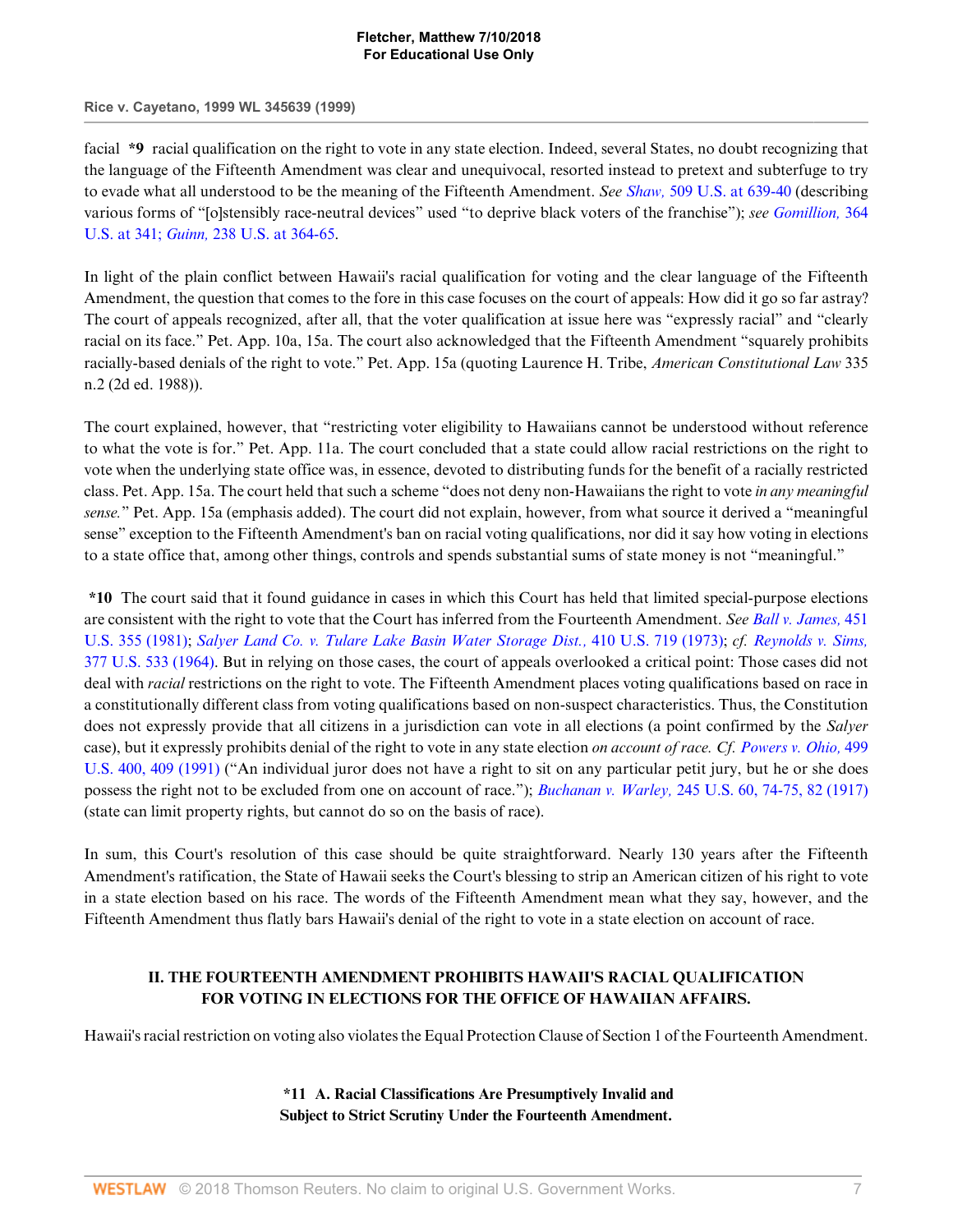**Rice v. Cayetano, 1999 WL 345639 (1999)**

The Equal Protection Clause of the Fourteenth Amendment, also ratified in the wake of the Civil War on July 9, 1868, provides that no State shall "deny to any person within its jurisdiction the equal protection of the laws." While not phrased in the plain and crystalline terms of the Fifteenth Amendment, the """central purpose" of the amendment is "to prevent the States from purposefully discriminating between individuals *on the basis of race.*" *Shaw,* [509 U.S. at 642](http://www.westlaw.com/Link/Document/FullText?findType=Y&serNum=1993130653&pubNum=780&originatingDoc=I52e8e4b26bef11d8afd1fdfc79654ecb&refType=RP&fi=co_pp_sp_780_642&originationContext=document&vr=3.0&rs=cblt1.0&transitionType=DocumentItem&contextData=(sc.Default)#co_pp_sp_780_642) (emphasis added). [4](#page-15-3)

<span id="page-7-1"></span><span id="page-7-0"></span>To be sure, the Court has not as yet adopted the most stringent rule for analyzing racial classifications under the Equal Protection Clause--that "only a social emergency rising to the level of imminent danger to life and limb ... can justify an exception to the principle embedded in the Fourteenth Amendment that our Constitution is color-blind, and neither knows nor tolerates classes among citizens." **\*12** *Croson,* [488 U.S. at 521](http://www.westlaw.com/Link/Document/FullText?findType=Y&serNum=1989012998&pubNum=780&originatingDoc=I52e8e4b26bef11d8afd1fdfc79654ecb&refType=RP&fi=co_pp_sp_780_521&originationContext=document&vr=3.0&rs=cblt1.0&transitionType=DocumentItem&contextData=(sc.Default)#co_pp_sp_780_521) (Scalia, J., concurring in judgment) (quotation omitted). <sup>[5](#page-15-4)</sup> The Court's decisions have nonetheless established that "[a] racial classification, regardless of purported motivation, is presumptively invalid and can be upheld only upon an extraordinary justification." *[Personnel](http://www.westlaw.com/Link/Document/FullText?findType=Y&serNum=1979135134&pubNum=780&originatingDoc=I52e8e4b26bef11d8afd1fdfc79654ecb&refType=RP&fi=co_pp_sp_780_272&originationContext=document&vr=3.0&rs=cblt1.0&transitionType=DocumentItem&contextData=(sc.Default)#co_pp_sp_780_272) [Adm'r of Mass. v. Feeney,](http://www.westlaw.com/Link/Document/FullText?findType=Y&serNum=1979135134&pubNum=780&originatingDoc=I52e8e4b26bef11d8afd1fdfc79654ecb&refType=RP&fi=co_pp_sp_780_272&originationContext=document&vr=3.0&rs=cblt1.0&transitionType=DocumentItem&contextData=(sc.Default)#co_pp_sp_780_272)* 442 U.S. 256, 272 (1979). As a result, "all laws that classify citizens on the basis of race ... are constitutionally suspect and must be strictly scrutinized." *Hunt v. Cromartie,* [No. 98-85, 1999 WL 303677, at \\*4 \(May](http://www.westlaw.com/Link/Document/FullText?findType=Y&serNum=1999122479&pubNum=999&originatingDoc=I52e8e4b26bef11d8afd1fdfc79654ecb&refType=RP&originationContext=document&vr=3.0&rs=cblt1.0&transitionType=DocumentItem&contextData=(sc.Default)) [17, 1999\);](http://www.westlaw.com/Link/Document/FullText?findType=Y&serNum=1999122479&pubNum=999&originatingDoc=I52e8e4b26bef11d8afd1fdfc79654ecb&refType=RP&originationContext=document&vr=3.0&rs=cblt1.0&transitionType=DocumentItem&contextData=(sc.Default)) *see Adarand,* [515 U.S. at 235-36;](http://www.westlaw.com/Link/Document/FullText?findType=Y&serNum=1995125532&pubNum=780&originatingDoc=I52e8e4b26bef11d8afd1fdfc79654ecb&refType=RP&fi=co_pp_sp_780_235&originationContext=document&vr=3.0&rs=cblt1.0&transitionType=DocumentItem&contextData=(sc.Default)#co_pp_sp_780_235) *Shaw,* [509 U.S. at 642-43;](http://www.westlaw.com/Link/Document/FullText?findType=Y&serNum=1993130653&pubNum=780&originatingDoc=I52e8e4b26bef11d8afd1fdfc79654ecb&refType=RP&fi=co_pp_sp_780_642&originationContext=document&vr=3.0&rs=cblt1.0&transitionType=DocumentItem&contextData=(sc.Default)#co_pp_sp_780_642) *Croson,* [488 U.S. at 493-94](http://www.westlaw.com/Link/Document/FullText?findType=Y&serNum=1989012998&pubNum=780&originatingDoc=I52e8e4b26bef11d8afd1fdfc79654ecb&refType=RP&fi=co_pp_sp_780_493&originationContext=document&vr=3.0&rs=cblt1.0&transitionType=DocumentItem&contextData=(sc.Default)#co_pp_sp_780_493) (plurality).

The Court has stressed that racial classifications must be strictly scrutinized because classifications of citizens solely on the basis of race """are by their very nature odious to a free people whose institutions are founded upon the doctrine of equality." *[Hirabayashi v. United States,](http://www.westlaw.com/Link/Document/FullText?findType=Y&serNum=1943117918&pubNum=780&originatingDoc=I52e8e4b26bef11d8afd1fdfc79654ecb&refType=RP&fi=co_pp_sp_780_100&originationContext=document&vr=3.0&rs=cblt1.0&transitionType=DocumentItem&contextData=(sc.Default)#co_pp_sp_780_100)* 320 U.S. 81, 100 (1943). They "reinforce the belief, held by too many for too much of our history, that individuals should be judged by the color of their skin." *Shaw,* [509 U.S. at 657](http://www.westlaw.com/Link/Document/FullText?findType=Y&serNum=1993130653&pubNum=780&originatingDoc=I52e8e4b26bef11d8afd1fdfc79654ecb&refType=RP&fi=co_pp_sp_780_657&originationContext=document&vr=3.0&rs=cblt1.0&transitionType=DocumentItem&contextData=(sc.Default)#co_pp_sp_780_657). They "embody stereotypes that treat individuals as the product of their race, evaluating their thoughts and efforts -- their very worth as citizens -- according to a criterion barred to the Government by history and the Constitution." *Miller,* [515 U.S. at 912](http://www.westlaw.com/Link/Document/FullText?findType=Y&serNum=1995137594&pubNum=780&originatingDoc=I52e8e4b26bef11d8afd1fdfc79654ecb&refType=RP&fi=co_pp_sp_780_912&originationContext=document&vr=3.0&rs=cblt1.0&transitionType=DocumentItem&contextData=(sc.Default)#co_pp_sp_780_912) (quoting *[Metro Broadcasting, Inc. v. FCC,](http://www.westlaw.com/Link/Document/FullText?findType=Y&serNum=1990098027&pubNum=780&originatingDoc=I52e8e4b26bef11d8afd1fdfc79654ecb&refType=RP&fi=co_pp_sp_780_604&originationContext=document&vr=3.0&rs=cblt1.0&transitionType=DocumentItem&contextData=(sc.Default)#co_pp_sp_780_604)* 497 U.S. 547, 604 (1990) (O'Connor, J., dissenting)). And they reflect "the demeaning notion that members of the defined racial groups ascribe to certain 'minority views' that must be different from **\*13** those of other citizens." *Johnson v. DeGrandy,* [512 U.S. 997, 1027 \(1994\)](http://www.westlaw.com/Link/Document/FullText?findType=Y&serNum=1994139814&pubNum=780&originatingDoc=I52e8e4b26bef11d8afd1fdfc79654ecb&refType=RP&fi=co_pp_sp_780_1027&originationContext=document&vr=3.0&rs=cblt1.0&transitionType=DocumentItem&contextData=(sc.Default)#co_pp_sp_780_1027) (Kennedy, J., concurring) (quotation omitted).<sup>[6](#page-15-5)</sup>

<span id="page-7-2"></span>Racial classifications are offensive to the Constitution for a more practical reason as well. There is no way to apply them without formal rules for deciding who is and is not a member of a given race and without some governing body to apply and enforce those rules. *Cf. Plessy,* [163 U.S. at 552.](http://www.westlaw.com/Link/Document/FullText?findType=Y&serNum=1896180043&pubNum=780&originatingDoc=I52e8e4b26bef11d8afd1fdfc79654ecb&refType=RP&fi=co_pp_sp_780_552&originationContext=document&vr=3.0&rs=cblt1.0&transitionType=DocumentItem&contextData=(sc.Default)#co_pp_sp_780_552) As Justice Stevens has emphasized, however, "the very attempt to define with precision a beneficiary's qualifying racial characteristics is repugnant to our constitutional ideals." *[Fullilove,](http://www.westlaw.com/Link/Document/FullText?findType=Y&serNum=1980116812&pubNum=780&originatingDoc=I52e8e4b26bef11d8afd1fdfc79654ecb&refType=RP&fi=co_pp_sp_780_535&originationContext=document&vr=3.0&rs=cblt1.0&transitionType=DocumentItem&contextData=(sc.Default)#co_pp_sp_780_535)* [448 U.S. at 535 n.5](http://www.westlaw.com/Link/Document/FullText?findType=Y&serNum=1980116812&pubNum=780&originatingDoc=I52e8e4b26bef11d8afd1fdfc79654ecb&refType=RP&fi=co_pp_sp_780_535&originationContext=document&vr=3.0&rs=cblt1.0&transitionType=DocumentItem&contextData=(sc.Default)#co_pp_sp_780_535) (Stevens, J., dissenting). Justice Stevens thus stated in *Fullilove* that a "serious effort" to "define racial classes" must "study precedents such as the First Regulation to the Reichs Citizenship Law of November 14, 1935." *Id.; see also [Metro Broadcasting,](http://www.westlaw.com/Link/Document/FullText?findType=Y&serNum=1990098027&pubNum=780&originatingDoc=I52e8e4b26bef11d8afd1fdfc79654ecb&refType=RP&fi=co_pp_sp_780_633&originationContext=document&vr=3.0&rs=cblt1.0&transitionType=DocumentItem&contextData=(sc.Default)#co_pp_sp_780_633)* 497 U.S. at 633 n.1 (Kennedy, J., dissenting) (comparing racial set-aside to South African Population Registration Act). This case illustrates the point: The State of Hawaii has struggled mightily to define who exactly is a "Hawaiian," an enterprise that has led to a variety of conflicting definitions and generated numerous lawsuits.

<span id="page-7-3"></span>Strict scrutiny under the Equal Protection Clause applies with particular force to racial classifications affecting the voting process. *See Shaw,* [509 U.S. at 644](http://www.westlaw.com/Link/Document/FullText?findType=Y&serNum=1993130653&pubNum=780&originatingDoc=I52e8e4b26bef11d8afd1fdfc79654ecb&refType=RP&fi=co_pp_sp_780_644&originationContext=document&vr=3.0&rs=cblt1.0&transitionType=DocumentItem&contextData=(sc.Default)#co_pp_sp_780_644). [7](#page-15-6) The Court has **\*14** stated that "[r]acial classifications *with respect to voting* carry particular dangers" -- including "balkaniz[ing] us into competing racial factions." *Shaw,* [509 U.S. at 657](http://www.westlaw.com/Link/Document/FullText?findType=Y&serNum=1993130653&pubNum=780&originatingDoc=I52e8e4b26bef11d8afd1fdfc79654ecb&refType=RP&fi=co_pp_sp_780_657&originationContext=document&vr=3.0&rs=cblt1.0&transitionType=DocumentItem&contextData=(sc.Default)#co_pp_sp_780_657) (emphasis added). """When the State assigns voters on the basis of race, it engages in the offensive and demeaning assumption that voters of a particular race, because of their race, think alike, share the same political interests, and will prefer the same candidates at the polls." *Miller,* [515 U.S. at 911-12](http://www.westlaw.com/Link/Document/FullText?findType=Y&serNum=1995137594&pubNum=780&originatingDoc=I52e8e4b26bef11d8afd1fdfc79654ecb&refType=RP&fi=co_pp_sp_780_911&originationContext=document&vr=3.0&rs=cblt1.0&transitionType=DocumentItem&contextData=(sc.Default)#co_pp_sp_780_911) (quotation omitted); *cf. [Batson v. Kentucky,](http://www.westlaw.com/Link/Document/FullText?findType=Y&serNum=1986122459&pubNum=780&originatingDoc=I52e8e4b26bef11d8afd1fdfc79654ecb&refType=RP&fi=co_pp_sp_780_97&originationContext=document&vr=3.0&rs=cblt1.0&transitionType=DocumentItem&contextData=(sc.Default)#co_pp_sp_780_97)* 476 U.S. 79, 97-98 [\(1986\).](http://www.westlaw.com/Link/Document/FullText?findType=Y&serNum=1986122459&pubNum=780&originatingDoc=I52e8e4b26bef11d8afd1fdfc79654ecb&refType=RP&fi=co_pp_sp_780_97&originationContext=document&vr=3.0&rs=cblt1.0&transitionType=DocumentItem&contextData=(sc.Default)#co_pp_sp_780_97) As Judge Wisdom stated over a generation ago, "*If there is one area above all others where the Constitution is*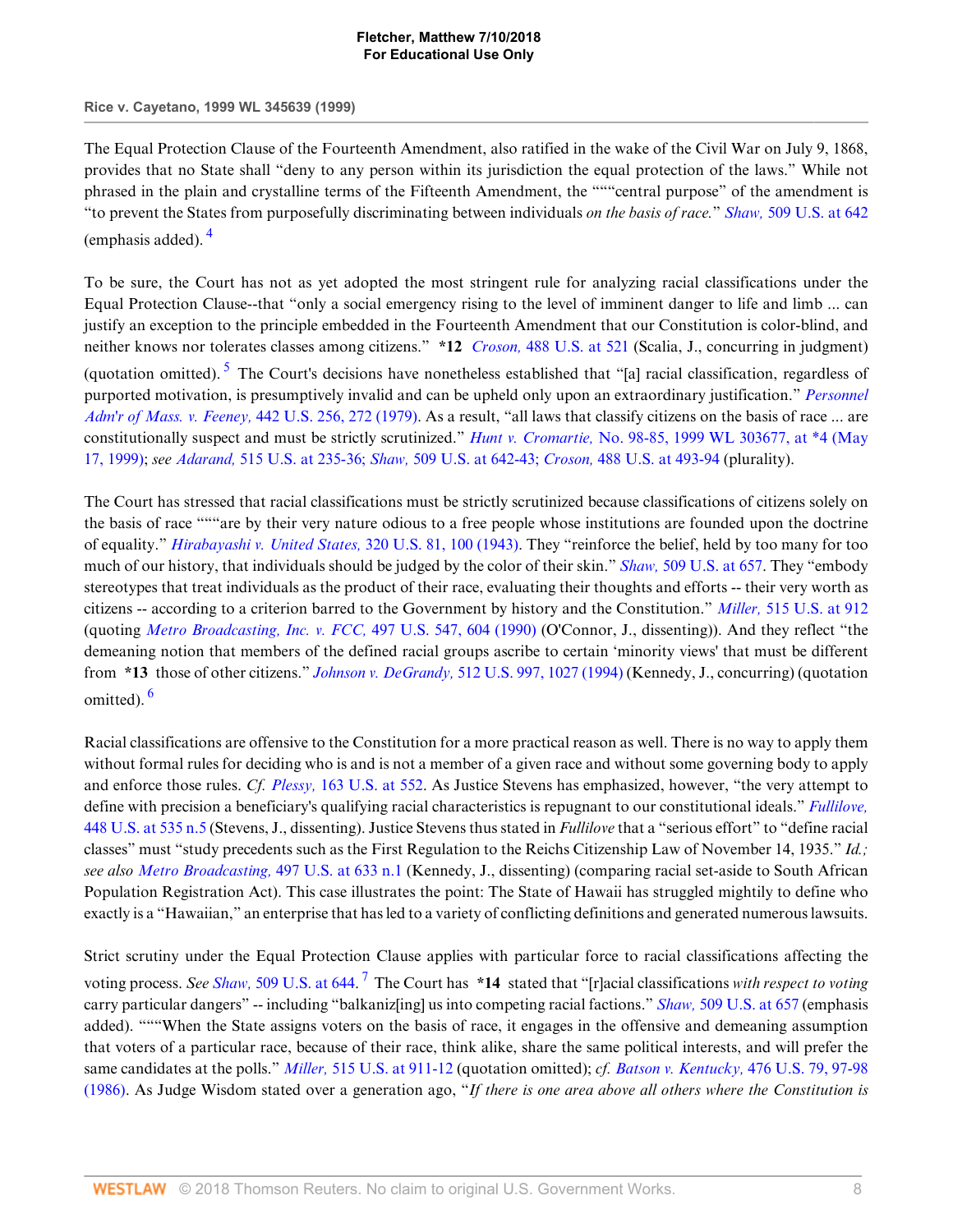*color-blind, it is the area of state action with respect to the ballot and the voting booth.*" *[Anderson v. Martin,](http://www.westlaw.com/Link/Document/FullText?findType=Y&serNum=1962100161&pubNum=345&originatingDoc=I52e8e4b26bef11d8afd1fdfc79654ecb&refType=RP&fi=co_pp_sp_345_705&originationContext=document&vr=3.0&rs=cblt1.0&transitionType=DocumentItem&contextData=(sc.Default)#co_pp_sp_345_705)* 206 F. Supp. [700, 705 \(E.D. La. 1962\)](http://www.westlaw.com/Link/Document/FullText?findType=Y&serNum=1962100161&pubNum=345&originatingDoc=I52e8e4b26bef11d8afd1fdfc79654ecb&refType=RP&fi=co_pp_sp_345_705&originationContext=document&vr=3.0&rs=cblt1.0&transitionType=DocumentItem&contextData=(sc.Default)#co_pp_sp_345_705) (Wisdom, J., dissenting) (emphasis added), *rev'd,* [375 U.S. 399 \(1964\).](http://www.westlaw.com/Link/Document/FullText?findType=Y&serNum=1964124760&pubNum=780&originatingDoc=I52e8e4b26bef11d8afd1fdfc79654ecb&refType=RP&originationContext=document&vr=3.0&rs=cblt1.0&transitionType=DocumentItem&contextData=(sc.Default)) [8](#page-16-0)

# <span id="page-8-2"></span><span id="page-8-1"></span><span id="page-8-0"></span>**B. The Equal Protection Clause Prohibits a Racial Classification Unless the Classification Is Necessary and Narrowly Tailored to Serve a Compelling Government Interest.**

Hawaii's law facially discriminates on the basis of race in determining which voters are qualified to vote in elections for the Office of Hawaiian Affairs.<sup>[9](#page-16-1)</sup> Because the intent, meaning, history, and policy of the Equal Protection Clause all suggest that the Constitution does not allow governmental racial **\*15** classifications -- or, at most, only rarely allows them -- the Court has held that racial classifications such as Hawaii's racial voting qualification are "presumptively invalid" and subject to strict scrutiny under the Fourteenth Amendment, meaning that they can be upheld only if based upon an "extraordinary justification." *Feeney,* [442 U.S. at 272](http://www.westlaw.com/Link/Document/FullText?findType=Y&serNum=1979135134&pubNum=780&originatingDoc=I52e8e4b26bef11d8afd1fdfc79654ecb&refType=RP&fi=co_pp_sp_780_272&originationContext=document&vr=3.0&rs=cblt1.0&transitionType=DocumentItem&contextData=(sc.Default)#co_pp_sp_780_272) (*quoted in Shaw,* [509 U.S. at 643-44\).](http://www.westlaw.com/Link/Document/FullText?findType=Y&serNum=1993130653&pubNum=780&originatingDoc=I52e8e4b26bef11d8afd1fdfc79654ecb&refType=RP&fi=co_pp_sp_780_643&originationContext=document&vr=3.0&rs=cblt1.0&transitionType=DocumentItem&contextData=(sc.Default)#co_pp_sp_780_643) Under the strict scrutiny standard, racial classifications thus violate the Equal Protection Clause unless they are both necessary and narrowly tailored to serve a compelling state interest. *Shaw,* [509 U.S. at 643;](http://www.westlaw.com/Link/Document/FullText?findType=Y&serNum=1993130653&pubNum=780&originatingDoc=I52e8e4b26bef11d8afd1fdfc79654ecb&refType=RP&fi=co_pp_sp_780_643&originationContext=document&vr=3.0&rs=cblt1.0&transitionType=DocumentItem&contextData=(sc.Default)#co_pp_sp_780_643) *Croson,* [488 U.S. at 509](http://www.westlaw.com/Link/Document/FullText?findType=Y&serNum=1989012998&pubNum=780&originatingDoc=I52e8e4b26bef11d8afd1fdfc79654ecb&refType=RP&fi=co_pp_sp_780_509&originationContext=document&vr=3.0&rs=cblt1.0&transitionType=DocumentItem&contextData=(sc.Default)#co_pp_sp_780_509) (plurality) (Only in the "*extreme case"* may "some form of narrowly tailored racial preference ... be *necessary.*") (emphases added). [10](#page-16-2)

These requirements impose a number of important barriers that a government entity must surmount before it may impose a racial classification. The rationale is simple: "If there is no duty to attempt ... to measure the recovery by the wrong ... our history will adequately support a legislative preference for almost any ethnic, religious, or racial group with the political strength to negotiate a piece of the action for its members." *Croson,* [488 U.S. at 510-11](http://www.westlaw.com/Link/Document/FullText?findType=Y&serNum=1989012998&pubNum=780&originatingDoc=I52e8e4b26bef11d8afd1fdfc79654ecb&refType=RP&fi=co_pp_sp_780_510&originationContext=document&vr=3.0&rs=cblt1.0&transitionType=DocumentItem&contextData=(sc.Default)#co_pp_sp_780_510) (plurality) (quoting *Fullilove,* [448 U.S. at 539](http://www.westlaw.com/Link/Document/FullText?findType=Y&serNum=1980116812&pubNum=780&originatingDoc=I52e8e4b26bef11d8afd1fdfc79654ecb&refType=RP&fi=co_pp_sp_780_539&originationContext=document&vr=3.0&rs=cblt1.0&transitionType=DocumentItem&contextData=(sc.Default)#co_pp_sp_780_539) (Stevens, J., dissenting)). Taken together, as **\*16** Justice Kennedy has pointed out, these stringent requirements explain why the strict scrutiny standard "operate[s] in a manner generally consistent with the imperative of race neutrality." *Croson,* [488 U.S. at 519](http://www.westlaw.com/Link/Document/FullText?findType=Y&serNum=1989012998&pubNum=780&originatingDoc=I52e8e4b26bef11d8afd1fdfc79654ecb&refType=RP&fi=co_pp_sp_780_519&originationContext=document&vr=3.0&rs=cblt1.0&transitionType=DocumentItem&contextData=(sc.Default)#co_pp_sp_780_519) (Kennedy, J., concurring).

*First*, the government must show a compelling interest that justifies its racial classification. Except in situations where there is an imminent threat to life or limb (as in a prison race riot), racial classifications must be ""strictly reserved for remedial settings." *Id.* [at 494](http://www.westlaw.com/Link/Document/FullText?findType=Y&serNum=1989012998&originatingDoc=I52e8e4b26bef11d8afd1fdfc79654ecb&refType=RP&originationContext=document&vr=3.0&rs=cblt1.0&transitionType=DocumentItem&contextData=(sc.Default)) (plurality); *[Metro Broadcasting,](http://www.westlaw.com/Link/Document/FullText?findType=Y&serNum=1990098027&pubNum=780&originatingDoc=I52e8e4b26bef11d8afd1fdfc79654ecb&refType=RP&fi=co_pp_sp_780_612&originationContext=document&vr=3.0&rs=cblt1.0&transitionType=DocumentItem&contextData=(sc.Default)#co_pp_sp_780_612)* 497 U.S. at 612 (O'Connor, J., dissenting) ("Modern equal protection doctrine has recognized only one such [compelling] interest: remedying the effects of racial discrimination."); *Wygant,* [476 U.S. at 274-76](http://www.westlaw.com/Link/Document/FullText?findType=Y&serNum=1986126001&pubNum=780&originatingDoc=I52e8e4b26bef11d8afd1fdfc79654ecb&refType=RP&fi=co_pp_sp_780_274&originationContext=document&vr=3.0&rs=cblt1.0&transitionType=DocumentItem&contextData=(sc.Default)#co_pp_sp_780_274) (plurality). Furthermore, the bare desire to remedy *societal* discrimination is too "amorphous" a concept of injury to qualify as a "compelling interest." *Croson,* [488 U.S. at 497](http://www.westlaw.com/Link/Document/FullText?findType=Y&serNum=1989012998&pubNum=780&originatingDoc=I52e8e4b26bef11d8afd1fdfc79654ecb&refType=RP&fi=co_pp_sp_780_497&originationContext=document&vr=3.0&rs=cblt1.0&transitionType=DocumentItem&contextData=(sc.Default)#co_pp_sp_780_497) (plurality) (quoting *Bakke,* [438 U.S. at 307](http://www.westlaw.com/Link/Document/FullText?findType=Y&serNum=1978139508&pubNum=780&originatingDoc=I52e8e4b26bef11d8afd1fdfc79654ecb&refType=RP&fi=co_pp_sp_780_307&originationContext=document&vr=3.0&rs=cblt1.0&transitionType=DocumentItem&contextData=(sc.Default)#co_pp_sp_780_307) (Powell, J.)); *see also Wygant,* [476 U.S. at 274](http://www.westlaw.com/Link/Document/FullText?findType=Y&serNum=1986126001&pubNum=780&originatingDoc=I52e8e4b26bef11d8afd1fdfc79654ecb&refType=RP&fi=co_pp_sp_780_274&originationContext=document&vr=3.0&rs=cblt1.0&transitionType=DocumentItem&contextData=(sc.Default)#co_pp_sp_780_274) (plurality) ("This Court never has held that societal discrimination alone is sufficient to justify a racial classification."). In order for the government to show that the classification is truly remedial, the classification must be preceded by """judicial, legislative, or administrative findings of constitutional or statutory violations." *Croson,* [488 U.S. at 497](http://www.westlaw.com/Link/Document/FullText?findType=Y&serNum=1989012998&pubNum=780&originatingDoc=I52e8e4b26bef11d8afd1fdfc79654ecb&refType=RP&fi=co_pp_sp_780_497&originationContext=document&vr=3.0&rs=cblt1.0&transitionType=DocumentItem&contextData=(sc.Default)#co_pp_sp_780_497) (plurality) (quoting *Bakke,* [438 U.S. at 308-09](http://www.westlaw.com/Link/Document/FullText?findType=Y&serNum=1978139508&pubNum=780&originatingDoc=I52e8e4b26bef11d8afd1fdfc79654ecb&refType=RP&fi=co_pp_sp_780_308&originationContext=document&vr=3.0&rs=cblt1.0&transitionType=DocumentItem&contextData=(sc.Default)#co_pp_sp_780_308) (Powell, J.)). [11](#page-16-3) In *Croson,* for example, the Court explained that there was "nothing approaching ... a constitutional or statutory violation by anyone in the Richmond construction industry." *Id.* at 500.

<span id="page-8-3"></span>*Second,* the government must show that the classification remedies discrimination that was committed both *within that jurisdiction,* and *within the industry or field* in which the **\*17** classification is imposed (such as school segregation in a district). *Id.* [at 500, 504-05.](http://www.westlaw.com/Link/Document/FullText?findType=Y&serNum=1989012998&originatingDoc=I52e8e4b26bef11d8afd1fdfc79654ecb&refType=RP&originationContext=document&vr=3.0&rs=cblt1.0&transitionType=DocumentItem&contextData=(sc.Default)) The Court explained the point in *Croson:* "The 'evidence' relied upon by the dissent, the history of school desegregation in Richmond ... does little to define the scope of any injury to *minority contractors in Richmond* or the necessary remedy." *Id.* at 505 (emphasis added). The Court added that "none of the evidence presented by the city points to any identified discrimination in the *Richmond construction industry.*" *Id.* (emphasis added). The Court has "never approved the extrapolation of discrimination in one jurisdiction from the experience of another." *Id.*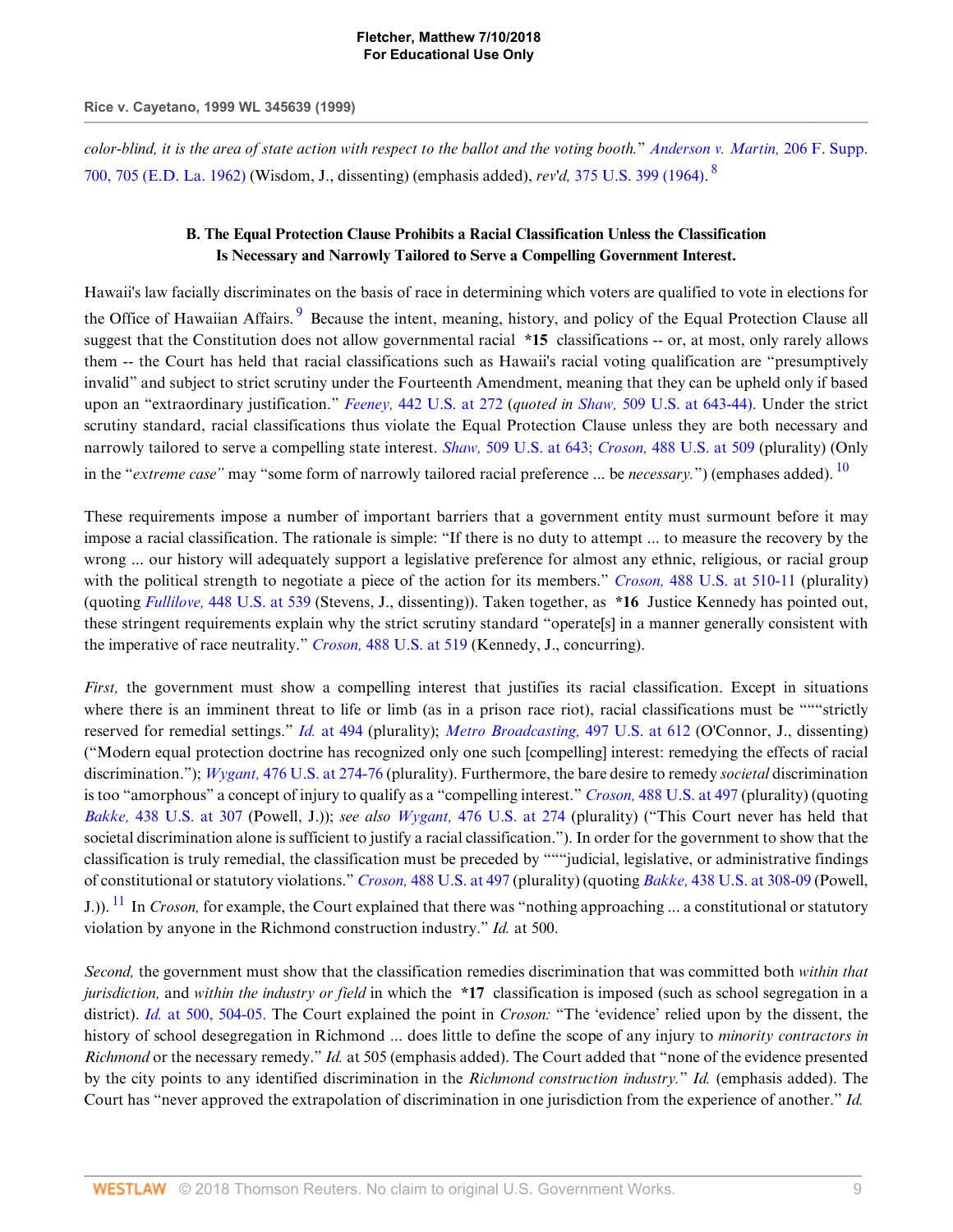#### **Rice v. Cayetano, 1999 WL 345639 (1999)**

*Third*, the government must show that the racial classification is necessary in the sense that race-neutral remedies have been or would be ineffective in remedying the discrimination. *Adarand,* [515 U.S. at 237-38](http://www.westlaw.com/Link/Document/FullText?findType=Y&serNum=1995125532&pubNum=780&originatingDoc=I52e8e4b26bef11d8afd1fdfc79654ecb&refType=RP&fi=co_pp_sp_780_237&originationContext=document&vr=3.0&rs=cblt1.0&transitionType=DocumentItem&contextData=(sc.Default)#co_pp_sp_780_237) (court of appeals """did not address the question of narrow tailoring in terms of our strict scrutiny cases, by asking, for example, whether there was any consideration of the use of race-neutral means") (quotation omitted); *Croson,* [488 U.S. at 507](http://www.westlaw.com/Link/Document/FullText?findType=Y&serNum=1989012998&pubNum=780&originatingDoc=I52e8e4b26bef11d8afd1fdfc79654ecb&refType=RP&fi=co_pp_sp_780_507&originationContext=document&vr=3.0&rs=cblt1.0&transitionType=DocumentItem&contextData=(sc.Default)#co_pp_sp_780_507) ("[T]here does not appear to have been any consideration of the use of race-neutral means to increase minority business participation in city contracting."); *[United States v. Paradise,](http://www.westlaw.com/Link/Document/FullText?findType=Y&serNum=1987024295&pubNum=780&originatingDoc=I52e8e4b26bef11d8afd1fdfc79654ecb&refType=RP&fi=co_pp_sp_780_171&originationContext=document&vr=3.0&rs=cblt1.0&transitionType=DocumentItem&contextData=(sc.Default)#co_pp_sp_780_171)* 480 U.S. 149, 171 (1987) ("In determining whether race-conscious remedies are appropriate, we look to several factors, including the necessity for the relief and the efficacy of alternative remedies."); *id.* [at 201](http://www.westlaw.com/Link/Document/FullText?findType=Y&serNum=1987024295&originatingDoc=I52e8e4b26bef11d8afd1fdfc79654ecb&refType=RP&originationContext=document&vr=3.0&rs=cblt1.0&transitionType=DocumentItem&contextData=(sc.Default)) (O'Connor, J., dissenting) ("strict scrutiny requires ... that the District Court expressly evaluate the available alternative remedies."). The decision in *Croson* illustrated the importance of this requirement: Only in the "*extreme case*" may "some form of narrowly tailored racial preference ... be *necessary* ...." *Croson,* [488 U.S. at 509](http://www.westlaw.com/Link/Document/FullText?findType=Y&serNum=1989012998&pubNum=780&originatingDoc=I52e8e4b26bef11d8afd1fdfc79654ecb&refType=RP&fi=co_pp_sp_780_509&originationContext=document&vr=3.0&rs=cblt1.0&transitionType=DocumentItem&contextData=(sc.Default)#co_pp_sp_780_509) (plurality) (emphases added). In *Croson,* the Court stated that a racial set-aside was not necessary because a "race-neutral program of city financing for small firms would, a fortiori, lead to greater minority participation" and remedy any discrimination that had occurred. *Id.* at 507.

**\*18** *Fourth,* the government must show that it cannot devise an individualized procedure to "tailor remedial relief to those who truly have suffered the effects of prior discrimination" -- in other words, that the racial classification is not simply a product of "administrative convenience." *Id.* at 508; *cf. Korematsu,* [323 U.S. at 241](http://www.westlaw.com/Link/Document/FullText?findType=Y&serNum=1944118365&pubNum=780&originatingDoc=I52e8e4b26bef11d8afd1fdfc79654ecb&refType=RP&fi=co_pp_sp_780_241&originationContext=document&vr=3.0&rs=cblt1.0&transitionType=DocumentItem&contextData=(sc.Default)#co_pp_sp_780_241) (Murphy, J., dissenting) ("[n] o adequate reason is given for the failure to treat these Japanese Americans on an individual basis by holding investigations and hearings to separate the loyal from the disloyal"). The interest in "avoiding the bureaucratic effort necessary to tailor remedial relief to those who truly have suffered the effects of prior discrimination cannot justify a rigid line drawn on the basis of a suspect classification." *Croson,* [488 U.S. at 508.](http://www.westlaw.com/Link/Document/FullText?findType=Y&serNum=1989012998&pubNum=780&originatingDoc=I52e8e4b26bef11d8afd1fdfc79654ecb&refType=RP&fi=co_pp_sp_780_508&originationContext=document&vr=3.0&rs=cblt1.0&transitionType=DocumentItem&contextData=(sc.Default)#co_pp_sp_780_508)

*Fifth,* the government must show that it has minimized harm to innocent members of other racial groups. For this reason, a specific numerical quota, or outright racial exclusion, rarely (if ever) could satisfy the narrow tailoring requirement. *See id.* The Court applied this principle in *Croson:* "Under Richmond's scheme, a successful black, Hispanic, or Oriental entrepreneur ... enjoys an absolute preference over other citizens based solely on their race. We think it *obvious* that such a program is not narrowly tailored to remedy the effects of prior discrimination." *Id.* (emphasis added); *see also id.* at 515 (Stevens, J., concurring) ("Richmond City Council has merely engaged in the type of stereotypical analysis that is a hallmark of violations of the Equal Protection Clause.").

*Sixth,* the government must show that the racial classification is tailored in terms of duration: that it "will not last longer than the discriminatory effects it is designed to eliminate." *Adarand,* [515 U.S. at 238](http://www.westlaw.com/Link/Document/FullText?findType=Y&serNum=1995125532&pubNum=780&originatingDoc=I52e8e4b26bef11d8afd1fdfc79654ecb&refType=RP&fi=co_pp_sp_780_238&originationContext=document&vr=3.0&rs=cblt1.0&transitionType=DocumentItem&contextData=(sc.Default)#co_pp_sp_780_238) (quoting *Fullilove,* [448 U.S. at 513](http://www.westlaw.com/Link/Document/FullText?findType=Y&serNum=1980116812&pubNum=780&originatingDoc=I52e8e4b26bef11d8afd1fdfc79654ecb&refType=RP&fi=co_pp_sp_780_513&originationContext=document&vr=3.0&rs=cblt1.0&transitionType=DocumentItem&contextData=(sc.Default)#co_pp_sp_780_513) (Powell, J., concurring)).

### **\*19 C. Hawaii's Racial Voting Qualification Does Not Meet the Requirements of Strict Scrutiny.**

Based on the foregoing principles, it is plain that Hawaii's racial voting qualification violates the Equal Protection Clause for any one of a host of alternative and independent reasons.

At the outset, Justice Ginsburg's opinion in *Adarand* identified the simplest reason for holding this racial voting qualification violative of the Equal Protection Clause. As she explained, while this Court has not as yet held that the strict scrutiny standard is automatically fatal for *all* racial classifications, at a minimum "the strict scrutiny standard" is "fatal for classifications burdening groups that have suffered discrimination in our society." *Adarand,* [515 U.S. at](http://www.westlaw.com/Link/Document/FullText?findType=Y&serNum=1995125532&pubNum=780&originatingDoc=I52e8e4b26bef11d8afd1fdfc79654ecb&refType=RP&fi=co_pp_sp_780_275&originationContext=document&vr=3.0&rs=cblt1.0&transitionType=DocumentItem&contextData=(sc.Default)#co_pp_sp_780_275) [275](http://www.westlaw.com/Link/Document/FullText?findType=Y&serNum=1995125532&pubNum=780&originatingDoc=I52e8e4b26bef11d8afd1fdfc79654ecb&refType=RP&fi=co_pp_sp_780_275&originationContext=document&vr=3.0&rs=cblt1.0&transitionType=DocumentItem&contextData=(sc.Default)#co_pp_sp_780_275) (Ginsburg, J., dissenting). The principle identified by Justice Ginsburg applies here. In elections for the Office of Hawaiian Affairs, Hawaii turns away would-be voters who are, for example, African-Americans, Japanese-Americans, Chinese-Americans, Mexican-Americans, and even American Indians -- all of whom belong to racial groups whose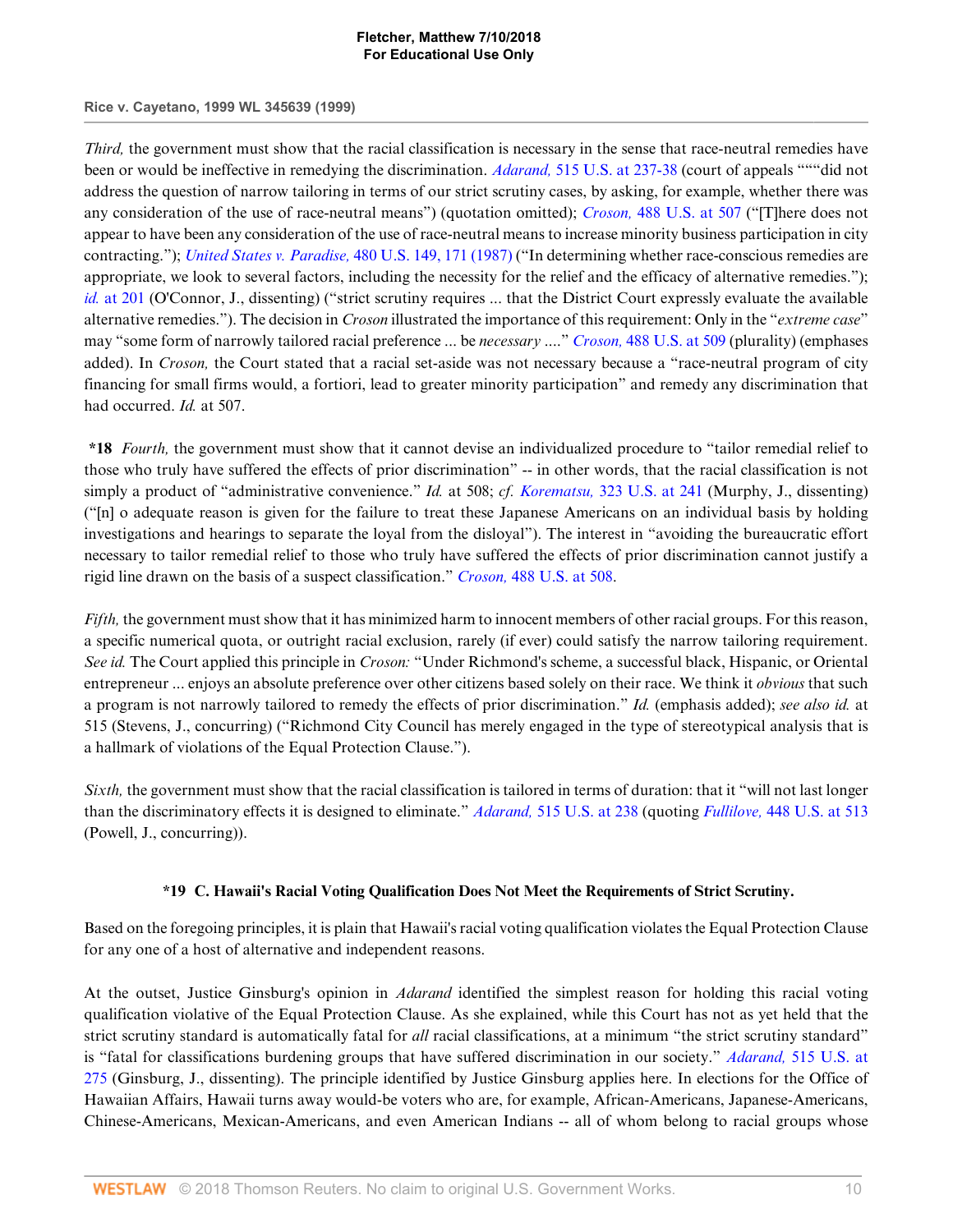#### **Rice v. Cayetano, 1999 WL 345639 (1999)**

members """have suffered discrimination in our society" and some of whom have suffered discrimination *in Hawaii.* As Justice Ginsburg rightly suggested, therefore, the strict scrutiny analysis is "fatal" to Hawaii's racial voting qualification, and no further equal protection analysis is necessary.

Apart from that threshold point, the racial classification here fails to meet *any* of the specific requirements (much less all of them) that the government must meet in order to show that a racial classification is necessary and narrowly tailored to serve a compelling governmental interest.

*First,* Hawaii has not shown that its racial voting qualification remedies prior discrimination. In particular, Hawaii has not identified any competent judicial, legislative, or administrative findings of constitutional or statutory violations by any party to justify its racial voting qualification.

**\*20** *Second,* and as a necessary consequence of the first point, Hawaii obviously has not shown that its racial voting qualification remedies a prior denial or infringement of the ability of Hawaiians *to vote in Hawaii.* Hawaii's racial classification thus fails to meet a critical requirement under this Court's equal protection jurisprudence for a racial classification -- that it serve a compelling governmental interest in remedying prior discrimination *in the jurisdiction and field* in which the classification is imposed.

*Third,* even had the State shown prior abridgements on the ability of Hawaiians to vote, it has not shown that a racebased voting scheme is necessary to remedy that discrimination. Indeed, an outright denial of the right to vote on the basis of race can *never* be sufficiently necessary to remedy past discrimination in voting. To be sure, there is a compelling governmental interest in remedying prior racial restrictions on the right to vote, but the constitutionally authorized remedy is imposition of a race-neutral voting scheme (and, if needed, the elimination of various race-neutral voting devices that can be a pretext for racial discrimination). *See, e.g.,* 42 U.S.C. § 1973; *Fullilove,* [448 U.S. at 546-47](http://www.westlaw.com/Link/Document/FullText?findType=Y&serNum=1980116812&pubNum=780&originatingDoc=I52e8e4b26bef11d8afd1fdfc79654ecb&refType=RP&fi=co_pp_sp_780_546&originationContext=document&vr=3.0&rs=cblt1.0&transitionType=DocumentItem&contextData=(sc.Default)#co_pp_sp_780_546) (Stevens, J., dissenting) (Voting Rights Act, if it required that 10% of elected officials be minorities, "would merely create the kind of inequality that an impartial sovereign cannot tolerate"); *cf. Bazemore v. Friday,* [478 U.S. 385, 407-09 \(1986\)](http://www.westlaw.com/Link/Document/FullText?findType=Y&serNum=1986133830&pubNum=780&originatingDoc=I52e8e4b26bef11d8afd1fdfc79654ecb&refType=RP&fi=co_pp_sp_780_407&originationContext=document&vr=3.0&rs=cblt1.0&transitionType=DocumentItem&contextData=(sc.Default)#co_pp_sp_780_407) (raceneutral admissions policy is constitutionally proper remedy for club's prior discriminatory admissions). In this regard, we cannot improve upon Judge Wisdom: "If there is one area above all others where the Constitution is color-blind, it is the area of state action with respect to the ballot and the voting booth." *Anderson,* [206 F. Supp. at 705](http://www.westlaw.com/Link/Document/FullText?findType=Y&serNum=1962100161&pubNum=345&originatingDoc=I52e8e4b26bef11d8afd1fdfc79654ecb&refType=RP&fi=co_pp_sp_345_705&originationContext=document&vr=3.0&rs=cblt1.0&transitionType=DocumentItem&contextData=(sc.Default)#co_pp_sp_345_705) (Wisdom, J., dissenting).

*Fourth,* even assuming prior denials of the right to vote, Hawaii has not shown that it is unable to devise an individualized procedure to "tailor relief to those who truly have suffered the effects" of any prior voting discrimination -- **\*21** in other words, to show that the racial classification is not simply a product of "administrative convenience" in grouping together all Hawaiians. *Cf. Croson,* [488 U.S. at 508.](http://www.westlaw.com/Link/Document/FullText?findType=Y&serNum=1989012998&pubNum=780&originatingDoc=I52e8e4b26bef11d8afd1fdfc79654ecb&refType=RP&fi=co_pp_sp_780_508&originationContext=document&vr=3.0&rs=cblt1.0&transitionType=DocumentItem&contextData=(sc.Default)#co_pp_sp_780_508)

*Fifth,* Hawaii has imposed a 100% racial voting set-aside in OHA elections that absolutely excludes members of races other than Hawaiian from the ballot. Faced with a 30% set-aside in *Croson,* the Court found "it *obvious* that such a program [wa]s not narrowly tailored to remedy the effects of prior discrimination." *Id.* at 508 (emphasis added). Given Hawaii's 100% exclusion of individuals who are not Hawaiian from the ballot in OHA elections (particularly when combined with the lack of findings of prior discrimination), the same conclusion applies here *a fortiori.*

*Sixth,* Hawaii's racial qualification is not limited in time. The State established it in 1978, and it is scheduled to last indefinitely. This qualification is not tailored "such that it will not last longer than the discriminatory effects it is designed to eliminate." *Adarand,* [515 U.S. at 238](http://www.westlaw.com/Link/Document/FullText?findType=Y&serNum=1995125532&pubNum=780&originatingDoc=I52e8e4b26bef11d8afd1fdfc79654ecb&refType=RP&fi=co_pp_sp_780_238&originationContext=document&vr=3.0&rs=cblt1.0&transitionType=DocumentItem&contextData=(sc.Default)#co_pp_sp_780_238) (quotation omitted).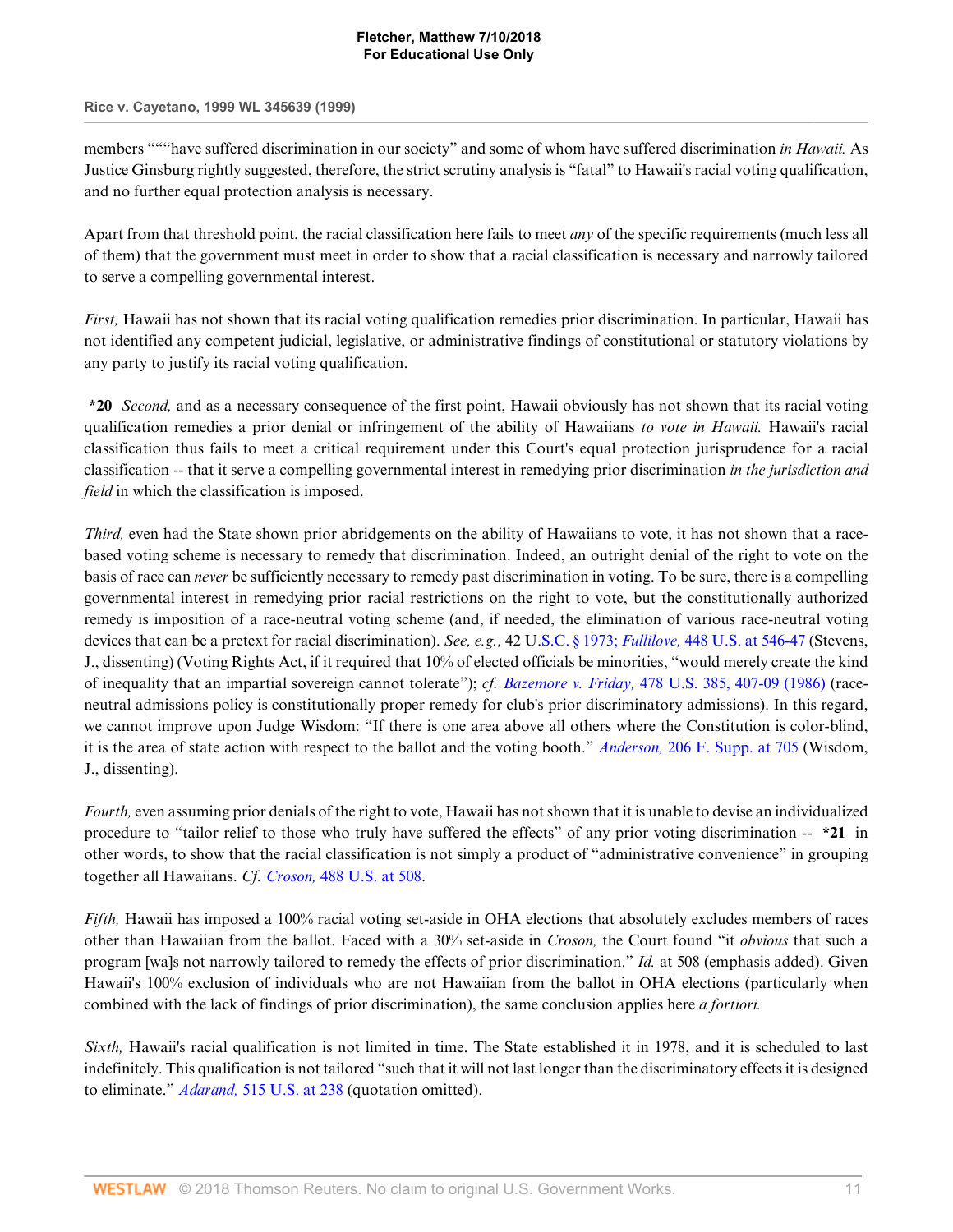In sum, Hawaii's law satisfies none of the requirements this Court has imposed for holding a racial classification permissible under the Equal Protection Clause.

# **D. Hawaii's Arguments Based on Preserving the Culture of Hawaiians and on a Trust Relationship With Hawaiians Do Not Justify Hawaii's Racial Voting Qualification.**

The State has constructed a tortured defense of its racial voting qualification that links (a) the *racial* restriction on the beneficiaries of OHA-controlled funds, (b) the *racial* qualifications to be an OHA officer, and (c) the *racial* qualifications for voting in elections for OHA officers. To begin with, this defense does not purport to meet the requirements this Court has imposed for racial classifications.

Even addressing the State's argument on its own terms, moreover, the short answer to it is fairly simple: Three blatant **\*22** constitutional wrongs do not make a right. A massive unconstitutional scheme of racially restricted distribution of state funds, racial restrictions on serving in the state office that oversees and distributes those funds, and racially restricted elections to that office hardly makes the State's voting restriction *more* constitutionally palatable. *See* Stuart M. Benjamin, *[Equal Protection and the Special Relationship: The Case of Native Hawaiians,](http://www.westlaw.com/Link/Document/FullText?findType=Y&serNum=0107124640&pubNum=1292&originatingDoc=I52e8e4b26bef11d8afd1fdfc79654ecb&refType=LR&fi=co_pp_sp_1292_594&originationContext=document&vr=3.0&rs=cblt1.0&transitionType=DocumentItem&contextData=(sc.Default)#co_pp_sp_1292_594)* 106 Yale L.J. 537, 594 (1996) ( """It seems unlikely that many, if any, of Hawaii's current programs singling out Native Hawaiians could meet [strict scrutiny] standards. The compelling interest requirement alone would pose an enormous hurdle.").

Hawaii has suggested that the racial voting qualification is constitutional because the racial restriction on the use of the OHA-controlled funds is constitutional and is not challenged here. As a matter of logic, that conclusion makes no sense even if the premise is accepted. If a state refused to hire a black teacher for an all-white school in 1952 because of his race, it could not have defended against a claimed equal protection violation by saying that the racial restriction on hiring was constitutional because the racially segregated schools were not challenged and had not yet been declared unconstitutional.

In addition, the racial restriction on the use of funds is itself unnecessary and not narrowly tailored to serve a compelling interest. Even assuming, for example, that the average Hawaiian suffers poverty to a greater extent than the average individual of another race, the State can institute a race-neutral social welfare program. It cannot engage, however, in a racially restricted distribution of funds that is both over-inclusive and under-inclusive.

Even if the State had a justification to pay monies to members of a racial group because of their race, a state does not have a compelling interest in establishing a racially restricted office *whose members are elected in racially restricted elections* in order to administer the program. In that regard, it **\*23** bears emphasis that a racial *voting* qualification is perhaps the most pernicious of all racial classifications because it implies that "individuals of the same race share a single political interest. The view that they do is based on the demeaning notion that members of the defined racial groups ascribe to certain minority views that must be different from those of other citizens." *Miller,* [515 U.S. at 914](http://www.westlaw.com/Link/Document/FullText?findType=Y&serNum=1995137594&pubNum=780&originatingDoc=I52e8e4b26bef11d8afd1fdfc79654ecb&refType=RP&fi=co_pp_sp_780_914&originationContext=document&vr=3.0&rs=cblt1.0&transitionType=DocumentItem&contextData=(sc.Default)#co_pp_sp_780_914) (quotation omitted). This is the "precise use of race as a proxy the Constitution prohibits." *Id.; cf. Powers,* [499 U.S. at 410](http://www.westlaw.com/Link/Document/FullText?findType=Y&serNum=1991062987&pubNum=780&originatingDoc=I52e8e4b26bef11d8afd1fdfc79654ecb&refType=RP&fi=co_pp_sp_780_410&originationContext=document&vr=3.0&rs=cblt1.0&transitionType=DocumentItem&contextData=(sc.Default)#co_pp_sp_780_410). Here, only by assuming that *all* Hawaiians think differently and vote differently from *all* other Hawaiian citizens can the categorical racial voting qualification be explained. Such an offensive assumption is patently unconstitutional under this Court's precedent.

Hawaii has invoked the term "trust" to describe its scheme and the term "trust lands" to describe lands transferred to the State by the 1959 Admission Act. But the terminology is simply camouflage for Hawaii's 1978 decision that certain state funds (derived both from the state lands and from other state funds) will be used to benefit a racially defined group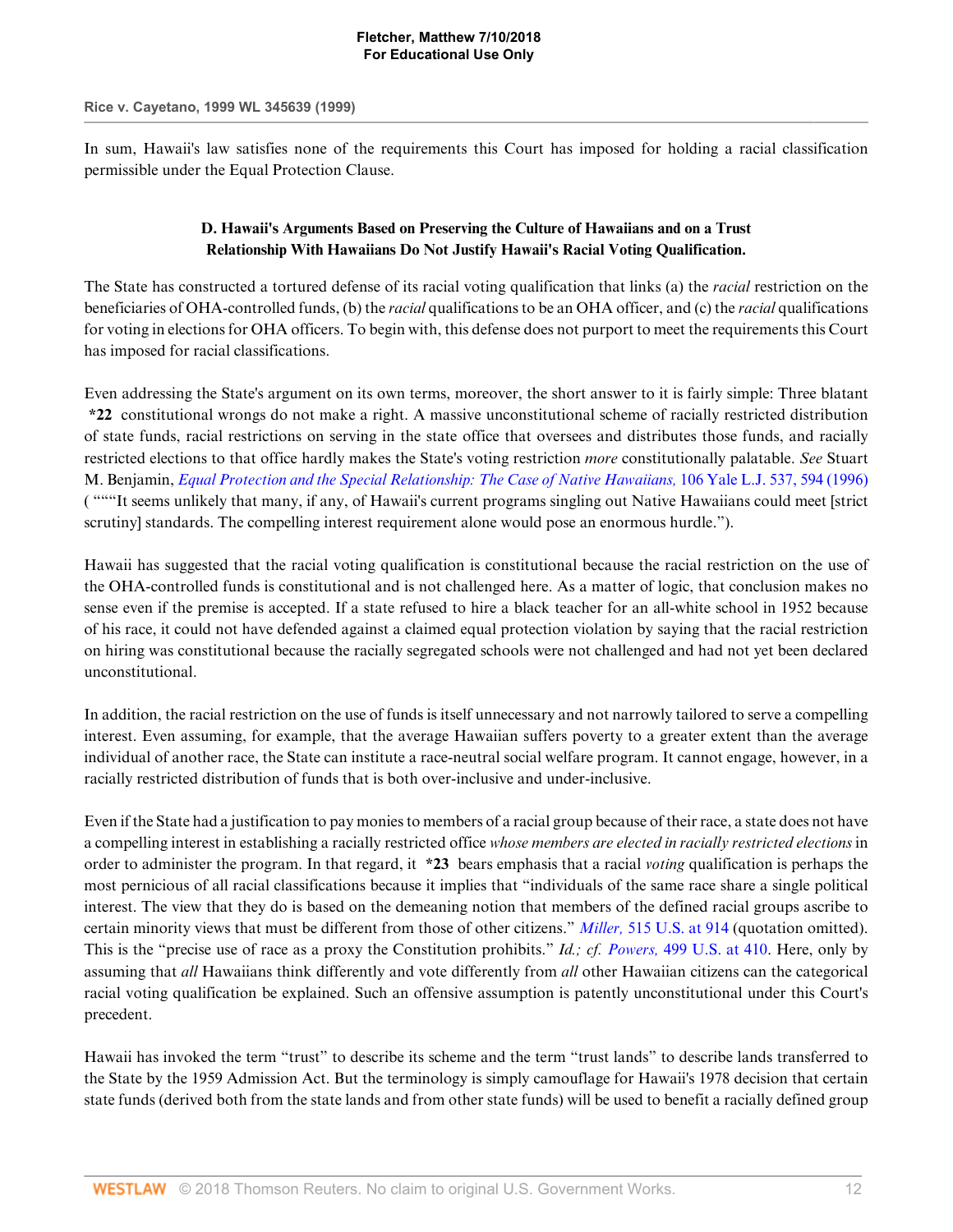**Rice v. Cayetano, 1999 WL 345639 (1999)**

<span id="page-12-0"></span>-- even though the State is free to use those funds in a race-neutral way.  $^{12}$  $^{12}$  $^{12}$  In any event, the existence of trust lands does not justify a racial qualification *to vote* in *state* elections for the *state* office that oversees and administers the lands.

<span id="page-12-1"></span>Hawaii also has explained -- correctly -- that Hawaiians share a common heritage and background that they, like many Americans of all backgrounds, cherish and celebrate. But the State has no right to engage in a racially restricted distribution of state funds, or racial classifications on the right to vote in a **\*24** state election, simply to preserve a particular "culture." [13](#page-16-5) As Justice Kennedy has explained, "There is more than a fine line, however, between the voluntary association that leads to a political community ... and the forced separation that occurs when the government draws explicit political boundaries ...." *Kiryas Joel,* [512 U.S. at 730](http://www.westlaw.com/Link/Document/FullText?findType=Y&serNum=1994136430&pubNum=780&originatingDoc=I52e8e4b26bef11d8afd1fdfc79654ecb&refType=RP&fi=co_pp_sp_780_730&originationContext=document&vr=3.0&rs=cblt1.0&transitionType=DocumentItem&contextData=(sc.Default)#co_pp_sp_780_730) (Kennedy, J., concurring in judgment).

The dangers of allowing a state's cultural justifications to supersede the limitations of the Equal Protection Clause are quite evident: One need only change the state from Hawaii to Louisiana and the year from 1999 to 1896. *See [Plessy,](http://www.westlaw.com/Link/Document/FullText?findType=Y&serNum=1896180043&pubNum=780&originatingDoc=I52e8e4b26bef11d8afd1fdfc79654ecb&refType=RP&fi=co_pp_sp_780_550&originationContext=document&vr=3.0&rs=cblt1.0&transitionType=DocumentItem&contextData=(sc.Default)#co_pp_sp_780_550)* 163 [U.S. at 550](http://www.westlaw.com/Link/Document/FullText?findType=Y&serNum=1896180043&pubNum=780&originatingDoc=I52e8e4b26bef11d8afd1fdfc79654ecb&refType=RP&fi=co_pp_sp_780_550&originationContext=document&vr=3.0&rs=cblt1.0&transitionType=DocumentItem&contextData=(sc.Default)#co_pp_sp_780_550) (legislature is free "to act with reference to the established usages, customs, and traditions of the people"). This Court has forbidden that kind of "cultural" justification for racial classifications in cases ranging from *Brown v. Board of Education* to *Loving v. Virginia.* Now is no time to return to an era when "cultural" justifications could trump the dictates of the Equal Protection Clause. *Cf. Loving,* [388 U.S. at 11](http://www.westlaw.com/Link/Document/FullText?findType=Y&serNum=1967129542&pubNum=780&originatingDoc=I52e8e4b26bef11d8afd1fdfc79654ecb&refType=RP&fi=co_pp_sp_780_11&originationContext=document&vr=3.0&rs=cblt1.0&transitionType=DocumentItem&contextData=(sc.Default)#co_pp_sp_780_11) (ban on interracial marriage designed to "maintain White Supremacy").

# **E. Hawaii's Analogy of Hawaiians to American Indian Tribes Is Historically, Legally, and Factually Flawed.**

The lower courts suggested that American Indian tribes are exempt from the Equal Protection Clause (at least, treatment of Indian tribes that facilitates self-government is exempt), and that Hawaiians as a group are sufficiently similar to American Indian tribes that discrimination in favor of Hawaiians can be **\*25** permitted under the Equal Protection Clause. *See, e.g.,* Pet. App. 13a-14a, 17a.

This argument is flawed at every turn. To begin with, it misconceives the basis for differential treatment of American Indian tribes under the Constitution. And it simultaneously creates from whole cloth a constitutional authorization for members of other racial and ethnic groups (for example, African-Americans, Latino-Americans, and Korean-Americans) to assert *ipse dixit* that they are "similar to American Indian tribes" for purposes of equal protection analysis.

1. American Indian tribes are a distinctive category in our law. *See [Cherokee Nation v. Georgia,](http://www.westlaw.com/Link/Document/FullText?findType=Y&serNum=1831192543&pubNum=780&originatingDoc=I52e8e4b26bef11d8afd1fdfc79654ecb&refType=RP&originationContext=document&vr=3.0&rs=cblt1.0&transitionType=DocumentItem&contextData=(sc.Default))* 30 U.S. 1 (1831). The tribes are separate sovereigns within the United States -- and have been so considered since before the Constitution was ratified. The Commerce Clause thus provides that "[t]he Congress shall have Power ... [t]o regulate Commerce with foreign Nations, and among the several States, and with the Indian Tribes." U.S. Const. art. i, § 8. In addition, the Treaty Clause, which grants the President "Power, by and with the Advice and Consent of the Senate, to make Treaties," has been a source of authority for the federal government to deal with American Indian tribes as sovereigns. U.S. Const. art. ii, § 2.

As mandated by the Constitution, this Court has drawn a clear constitutional distinction between (a) laws that benefit or burden Indian *tribes* (or *tribal members*) with respect to self-governance or activities on or near an Indian reservation and (b) laws that burden or benefit Indians solely *because of their race* and do not relate to tribal activities (in which case, American Indians are treated like members of other races).

Equal protection strict scrutiny thus applies to classifications by race of individuals who happen to be American Indian so long as the classification in question does not relate to their tribal membership and their activities on or near the reservation. In both *Adarand* and *Croson,* for **\*26** example, the Court held that a racial preference program that gave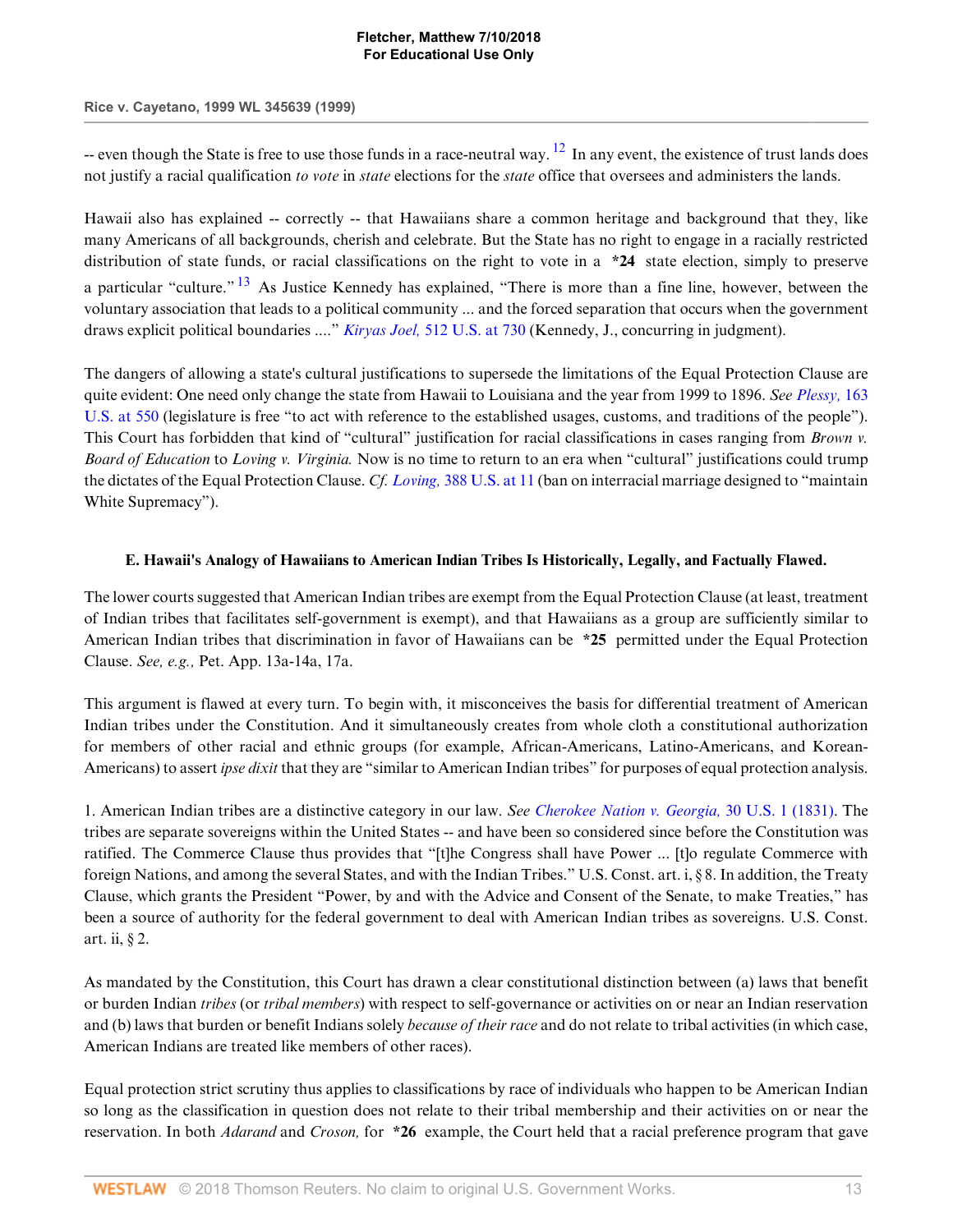**Rice v. Cayetano, 1999 WL 345639 (1999)**

preferences to American Indians, as well as members of other racial groups, was subject to strict scrutiny. As the Court stated in *Croson,* "[t]here is absolutely no evidence of past discrimination against Spanish-speaking, Oriental, *Indian,* Eskimo, or Aleut persons." [488 U.S. at 506](http://www.westlaw.com/Link/Document/FullText?findType=Y&serNum=1989012998&pubNum=780&originatingDoc=I52e8e4b26bef11d8afd1fdfc79654ecb&refType=RP&fi=co_pp_sp_780_506&originationContext=document&vr=3.0&rs=cblt1.0&transitionType=DocumentItem&contextData=(sc.Default)#co_pp_sp_780_506) (emphasis added). In *Adarand* as well, the program provided a preference for "Native Americans," but the Court held that *all* racial classifications are subject to strict scrutiny. (In dissent, Justice Stevens raised the subject of American Indians, [515 U.S. at 244-45 n.3,](http://www.westlaw.com/Link/Document/FullText?findType=Y&serNum=1995125532&pubNum=780&originatingDoc=I52e8e4b26bef11d8afd1fdfc79654ecb&refType=RP&fi=co_pp_sp_780_244&originationContext=document&vr=3.0&rs=cblt1.0&transitionType=DocumentItem&contextData=(sc.Default)#co_pp_sp_780_244) but the Court did not distinguish American Indians from the other racial groups.) So, too, in both *Fullilove* and *Metro Broadcasting,* the laws at issue gave a preference to American Indians, *see [Metro Broadcasting,](http://www.westlaw.com/Link/Document/FullText?findType=Y&serNum=1990098027&pubNum=780&originatingDoc=I52e8e4b26bef11d8afd1fdfc79654ecb&refType=RP&fi=co_pp_sp_780_553&originationContext=document&vr=3.0&rs=cblt1.0&transitionType=DocumentItem&contextData=(sc.Default)#co_pp_sp_780_553)* 497 U.S. at 553 n.1; *Fullilove,* [448 U.S. at 454,](http://www.westlaw.com/Link/Document/FullText?findType=Y&serNum=1980116812&pubNum=780&originatingDoc=I52e8e4b26bef11d8afd1fdfc79654ecb&refType=RP&fi=co_pp_sp_780_454&originationContext=document&vr=3.0&rs=cblt1.0&transitionType=DocumentItem&contextData=(sc.Default)#co_pp_sp_780_454) but no member of this Court suggested that a racial preference for African-Americans is more strictly scrutinized than a preference for American Indians.

2. In holding Hawaii's special treatment of Hawaiians consistent with the Equal Protection Clause, the courts below erroneously relied in part on this Court's decision in *Morton v. Mancari,* [417 U.S. 535 \(1974\)](http://www.westlaw.com/Link/Document/FullText?findType=Y&serNum=1974127219&pubNum=780&originatingDoc=I52e8e4b26bef11d8afd1fdfc79654ecb&refType=RP&originationContext=document&vr=3.0&rs=cblt1.0&transitionType=DocumentItem&contextData=(sc.Default)). In that case, the Court upheld a hiring preference granted to tribal Indians for employment in the Bureau of Indian Affairs.

Three points about *Mancari* are critical, however, and completely undercut the lower courts' reliance on it. *First,* the Court in *Mancari* stated that the justification for differential treatment for Indian tribes stemmed not from some idiosyncratic ordering of different racial groups, but "from the Constitution itself" -- namely, the Indian Commerce Clause and the Treaty Clause. *Id.* at 552; *see also Adarand,* [515 U.S. at 244-45 n.3](http://www.westlaw.com/Link/Document/FullText?findType=Y&serNum=1995125532&pubNum=780&originatingDoc=I52e8e4b26bef11d8afd1fdfc79654ecb&refType=RP&fi=co_pp_sp_780_244&originationContext=document&vr=3.0&rs=cblt1.0&transitionType=DocumentItem&contextData=(sc.Default)#co_pp_sp_780_244) (Stevens, J., dissenting) (*Mancari* relied in part on "plenary power of Congress to legislate on behalf of Indian tribes"); *[United States v. Antelope,](http://www.westlaw.com/Link/Document/FullText?findType=Y&serNum=1977118762&pubNum=780&originatingDoc=I52e8e4b26bef11d8afd1fdfc79654ecb&refType=RP&fi=co_pp_sp_780_646&originationContext=document&vr=3.0&rs=cblt1.0&transitionType=DocumentItem&contextData=(sc.Default)#co_pp_sp_780_646)* 430 U.S. 641, [646 \(1977\)](http://www.westlaw.com/Link/Document/FullText?findType=Y&serNum=1977118762&pubNum=780&originatingDoc=I52e8e4b26bef11d8afd1fdfc79654ecb&refType=RP&fi=co_pp_sp_780_646&originationContext=document&vr=3.0&rs=cblt1.0&transitionType=DocumentItem&contextData=(sc.Default)#co_pp_sp_780_646) (*Mancari* "involved preferences ... directly promoting Indian **\*27** interests in self-government.... Federal regulation of Indian tribes ... is governance of once-sovereign political communities; *it is not to be viewed as legislation of a 'racial' group consisting of Indians.*") (quotation omitted; emphasis added). So, too, the government's brief in *Mancari,* advocating the position that the Court adopted, cautioned that the Constitution "permits special arrangements [with respect to Indian tribes] *that might not be appropriate with respect to other groups.*" Br. for Appellants, No. 73-362, at 33 (emphasis added). By linking its decision to the Indian Commerce Clause, the Court accepted that argument. The Court did not adopt, by contrast, the suggestion of an amicus curiae who argued that *benign* racial preferences are not subject to strict scrutiny, and that preferences to """members of a minority group" such as American Indians "are constitutional." Br. for Amicus Curiae Mexican American Legal Defense and Educational Fund, Nos. 73-362, 73-364, at 22-23.

*Second,* consistent with its view of the proper scope of the equal protection exception for Indian tribes embodied in the Indian Commerce and Treaty Clauses, the *Mancari* Court went out of its way to make clear that the BIA preference applied only to Indians who were members of Indian tribes and thus "operate[d] to exclude many individuals who are racially to be classified as Indians." *Mancari,* [417 U.S. at 554 n.24](http://www.westlaw.com/Link/Document/FullText?findType=Y&serNum=1974127219&pubNum=780&originatingDoc=I52e8e4b26bef11d8afd1fdfc79654ecb&refType=RP&fi=co_pp_sp_780_554&originationContext=document&vr=3.0&rs=cblt1.0&transitionType=DocumentItem&contextData=(sc.Default)#co_pp_sp_780_554). In particular, the Court relied on the definition of Indian used in BIA regulations, which expressly conditioned the preference on tribal membership. *Id.; see* Benjamin, [106 Yale L.J. at 612 n.38](http://www.westlaw.com/Link/Document/FullText?findType=Y&serNum=0107124640&pubNum=1292&originatingDoc=I52e8e4b26bef11d8afd1fdfc79654ecb&refType=LR&fi=co_pp_sp_1292_612&originationContext=document&vr=3.0&rs=cblt1.0&transitionType=DocumentItem&contextData=(sc.Default)#co_pp_sp_1292_612) ("One of the most important aspects of the Court's conclusion was left unstated: The Court ignored the statutory definition of 'Indian' and looked only to the BIA regulation's definition."); *see also id.* at n.121. The government stressed at oral argument, moreover, that the "preference is limited to Indians who are members of federally recognized [tribes]." Tr. of Oral Arg., Nos. 73-362, 73-364, at 7. The government pointed out that members of terminated tribes or never-recognized tribes were not eligible for the preference and noted **\*28** that "there are many Indians, many people who racially could be considered an Indian who don't get this preference." *Id.* at 13.

*Third,* the Court treated the preference as an aspect of constitutionally authorized Indian self-governance. *See* [417 U.S. at](http://www.westlaw.com/Link/Document/FullText?findType=Y&serNum=1974127219&pubNum=780&originatingDoc=I52e8e4b26bef11d8afd1fdfc79654ecb&refType=RP&fi=co_pp_sp_780_553&originationContext=document&vr=3.0&rs=cblt1.0&transitionType=DocumentItem&contextData=(sc.Default)#co_pp_sp_780_553) [553](http://www.westlaw.com/Link/Document/FullText?findType=Y&serNum=1974127219&pubNum=780&originatingDoc=I52e8e4b26bef11d8afd1fdfc79654ecb&refType=RP&fi=co_pp_sp_780_553&originationContext=document&vr=3.0&rs=cblt1.0&transitionType=DocumentItem&contextData=(sc.Default)#co_pp_sp_780_553) (preference provision designed to give "Indians a greater control of their own destinies"). Indeed, as the government pointed out at argument, some 11,500 BIA employees out of approximately 14,000 at the time worked on the reservations. Tr. of Oral Arg. at 5-6. Moreover, the preference had actually begun as a substitute for a proposal to provide Indian tribes an absolute veto over any person the BIA proposed to send to work on the reservation. *Id.* at 12. The Court took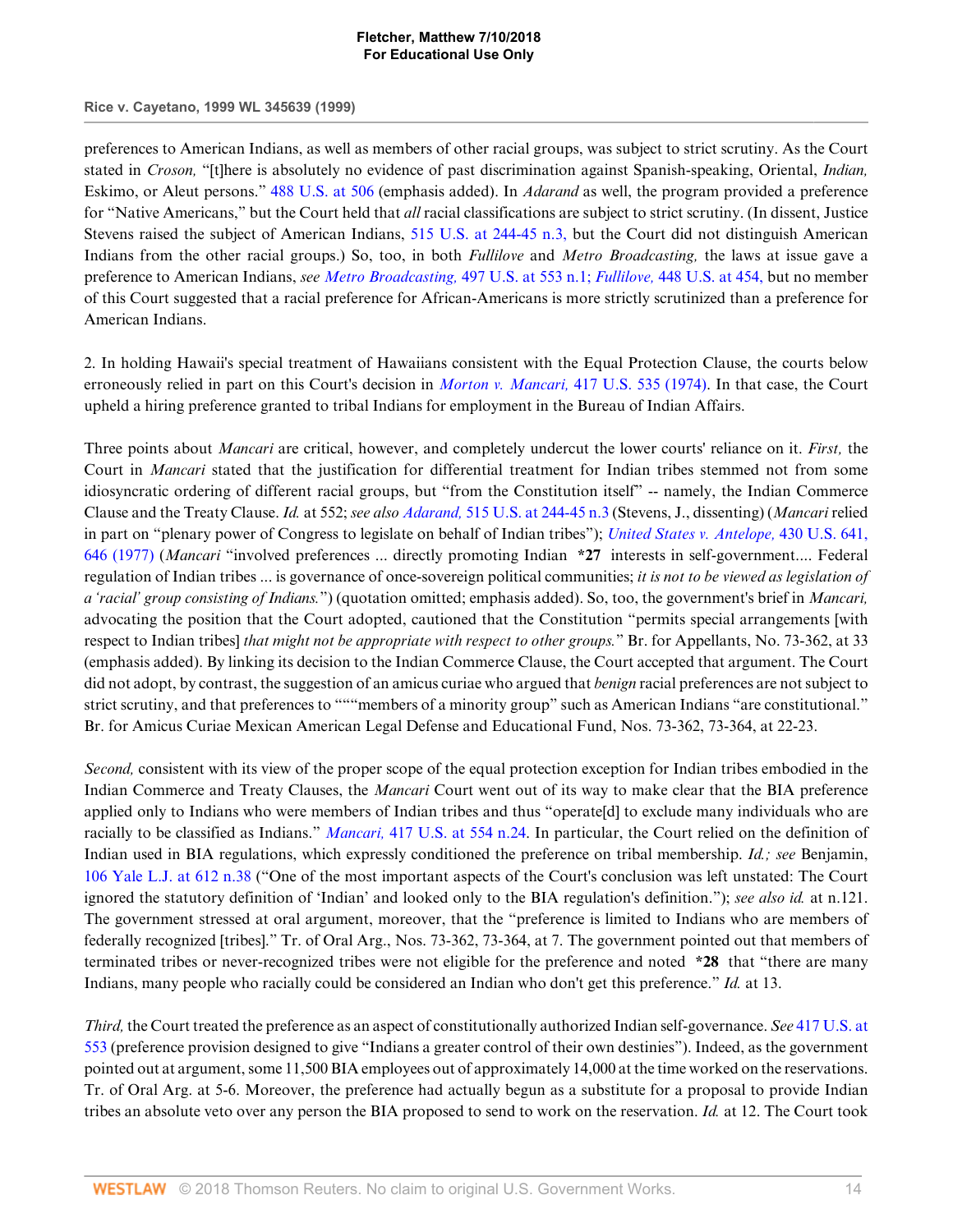#### **Rice v. Cayetano, 1999 WL 345639 (1999)**

<span id="page-14-0"></span>all of that into account, noting that an "obviously more difficult question ... would be presented" by a general Indian preference in government employment. [417 U.S. at 554](http://www.westlaw.com/Link/Document/FullText?findType=Y&serNum=1974127219&pubNum=780&originatingDoc=I52e8e4b26bef11d8afd1fdfc79654ecb&refType=RP&fi=co_pp_sp_780_554&originationContext=document&vr=3.0&rs=cblt1.0&transitionType=DocumentItem&contextData=(sc.Default)#co_pp_sp_780_554).<sup>[14](#page-16-6)</sup>

In reaching its conclusion, the Court stated that the BIA classification was not "in this sense" a "racial" preference. *Id.* at 553 & n.24. By that, the Court clearly meant that a classification involving Indian tribes (or involving Indian tribal members engaged in activities of self-governance or activities on or near a reservation) must be analyzed differently from purely racial classifications.

*Mancari* is thus simply another in the line of cases in which the Court has held that "the unique legal status of Indian tribes under federal law permits the Federal Government to enact legislation singling out tribal Indians, legislation *that* **\*29** *might otherwise be constitutionally offensive.*" *[Washington v. Confederated Bands & Tribes of Yakima Indian Nation,](http://www.westlaw.com/Link/Document/FullText?findType=Y&serNum=1979108021&pubNum=780&originatingDoc=I52e8e4b26bef11d8afd1fdfc79654ecb&refType=RP&fi=co_pp_sp_780_500&originationContext=document&vr=3.0&rs=cblt1.0&transitionType=DocumentItem&contextData=(sc.Default)#co_pp_sp_780_500)* [439 U.S. 463, 500-01 \(1979\)](http://www.westlaw.com/Link/Document/FullText?findType=Y&serNum=1979108021&pubNum=780&originatingDoc=I52e8e4b26bef11d8afd1fdfc79654ecb&refType=RP&fi=co_pp_sp_780_500&originationContext=document&vr=3.0&rs=cblt1.0&transitionType=DocumentItem&contextData=(sc.Default)#co_pp_sp_780_500) (quotation omitted; emphasis added).

3. Hawaii's attempts to analogize Hawaiians to Indian tribes for purposes of this case are unavailing for two main reasons.

First, the Constitution does not contain a Hawaiian Commerce Clause, but only an Indian Commerce Clause. Pet. App. 14a. Under the Constitution, therefore, a state's differential treatment of Hawaiians is no more acceptable than a state's differential treatment of Croatian-Americans or African-Americans or Italian-Americans.

Second, Hawaiians are not a federally recognized Indian tribe such that Hawaiians could receive the same treatment as American Indian tribes under the Constitution. Since the annexation in 1898, the United States has not dealt with Hawaiians as a sovereign nation. To be sure, certain federal statutes refer to Hawaiians, just as certain statutes refer to African-Americans, but Congress has never established that Hawaiians are an Indian tribe. This is not a trivial point. Without such recognition, a group of people united by race or ethnicity is not entitled to the same treatment as an American Indian *tribe.* As the BIA puts it, express federal recognition as a tribe is a "prerequisite to the protection, services, and benefits of the Federal government available to Indian tribes by virtue of their status as tribes." [25 C.F.R.](http://www.westlaw.com/Link/Document/FullText?findType=L&pubNum=1000547&cite=25CFRS83.2&originatingDoc=I52e8e4b26bef11d8afd1fdfc79654ecb&refType=LQ&originationContext=document&vr=3.0&rs=cblt1.0&transitionType=DocumentItem&contextData=(sc.Default)) [§ 83.2;](http://www.westlaw.com/Link/Document/FullText?findType=L&pubNum=1000547&cite=25CFRS83.2&originatingDoc=I52e8e4b26bef11d8afd1fdfc79654ecb&refType=LQ&originationContext=document&vr=3.0&rs=cblt1.0&transitionType=DocumentItem&contextData=(sc.Default)) *see* Rachael Paschal, *The [Imprimatur of Recognition: American Indian Tribes and the Federal Acknowledgment](http://www.westlaw.com/Link/Document/FullText?findType=Y&serNum=0101419723&pubNum=1281&originatingDoc=I52e8e4b26bef11d8afd1fdfc79654ecb&refType=LR&fi=co_pp_sp_1281_215&originationContext=document&vr=3.0&rs=cblt1.0&transitionType=DocumentItem&contextData=(sc.Default)#co_pp_sp_1281_215) Process,* [66 Wash. L. Rev. 209, 215-16 \(1991\)](http://www.westlaw.com/Link/Document/FullText?findType=Y&serNum=0101419723&pubNum=1281&originatingDoc=I52e8e4b26bef11d8afd1fdfc79654ecb&refType=LR&fi=co_pp_sp_1281_215&originationContext=document&vr=3.0&rs=cblt1.0&transitionType=DocumentItem&contextData=(sc.Default)#co_pp_sp_1281_215).

As a matter of law and tradition, moreover, federal courts do not grant tribal status that neither Congress nor the Executive has granted. *[United States v. Holliday,](http://www.westlaw.com/Link/Document/FullText?findType=Y&serNum=1865197375&pubNum=780&originatingDoc=I52e8e4b26bef11d8afd1fdfc79654ecb&refType=RP&fi=co_pp_sp_780_419&originationContext=document&vr=3.0&rs=cblt1.0&transitionType=DocumentItem&contextData=(sc.Default)#co_pp_sp_780_419)* 70 U.S. 407, 419 (1865); *see* **\*30** *[Cherokee Nation of Okla. v. Babbitt,](http://www.westlaw.com/Link/Document/FullText?findType=Y&serNum=1997138739&pubNum=506&originatingDoc=I52e8e4b26bef11d8afd1fdfc79654ecb&refType=RP&fi=co_pp_sp_506_1496&originationContext=document&vr=3.0&rs=cblt1.0&transitionType=DocumentItem&contextData=(sc.Default)#co_pp_sp_506_1496)* [117 F.3d 1489, 1496 \(D.C. Cir. 1997\)](http://www.westlaw.com/Link/Document/FullText?findType=Y&serNum=1997138739&pubNum=506&originatingDoc=I52e8e4b26bef11d8afd1fdfc79654ecb&refType=RP&fi=co_pp_sp_506_1496&originationContext=document&vr=3.0&rs=cblt1.0&transitionType=DocumentItem&contextData=(sc.Default)#co_pp_sp_506_1496). Therefore, this Court cannot simply declare that Hawaiians are an American Indian tribe.

Indeed, the constitutional constraints on Congress and the Executive in recognizing tribes, as well as existing BIA regulations, establish that Hawaiians could not possibly qualify as a tribe. *See* 25 C.F.R. § 83; *[Price v. Hawaii,](http://www.westlaw.com/Link/Document/FullText?findType=Y&serNum=1985132287&pubNum=350&originatingDoc=I52e8e4b26bef11d8afd1fdfc79654ecb&refType=RP&fi=co_pp_sp_350_628&originationContext=document&vr=3.0&rs=cblt1.0&transitionType=DocumentItem&contextData=(sc.Default)#co_pp_sp_350_628)* 764 F.2d [623, 628 \(9th Cir. 1985\)](http://www.westlaw.com/Link/Document/FullText?findType=Y&serNum=1985132287&pubNum=350&originatingDoc=I52e8e4b26bef11d8afd1fdfc79654ecb&refType=RP&fi=co_pp_sp_350_628&originationContext=document&vr=3.0&rs=cblt1.0&transitionType=DocumentItem&contextData=(sc.Default)#co_pp_sp_350_628) (group of Hawaiians not a tribe and thus could not sue under jurisdictional statute granting Indian tribes right to sue); Benjamin, [106 Yale L.J. at 574, 576](http://www.westlaw.com/Link/Document/FullText?findType=Y&serNum=0107124640&pubNum=1292&originatingDoc=I52e8e4b26bef11d8afd1fdfc79654ecb&refType=LR&fi=co_pp_sp_1292_574&originationContext=document&vr=3.0&rs=cblt1.0&transitionType=DocumentItem&contextData=(sc.Default)#co_pp_sp_1292_574) ("Native Hawaiians are not organized into any entity that can reasonably be called a tribe" and """there is little reason to suppose that Native Hawaiians would satisfy any definition of 'Indian tribe' ...."). Even the courts below recognized that Hawaiians have not and could not at this time receive formal recognition as an Indian tribe. Pet. App. 14a.

In any event, even were Hawaiians a recognized Indian tribe, the OHA's racial restriction on voting in elections for a *state* government office dealing with such an "Indian tribe" would still be unconstitutional. The "unique legal status of Indian tribes under federal law permits the *Federal Government* to enact legislation singling out tribal Indians, ... [but]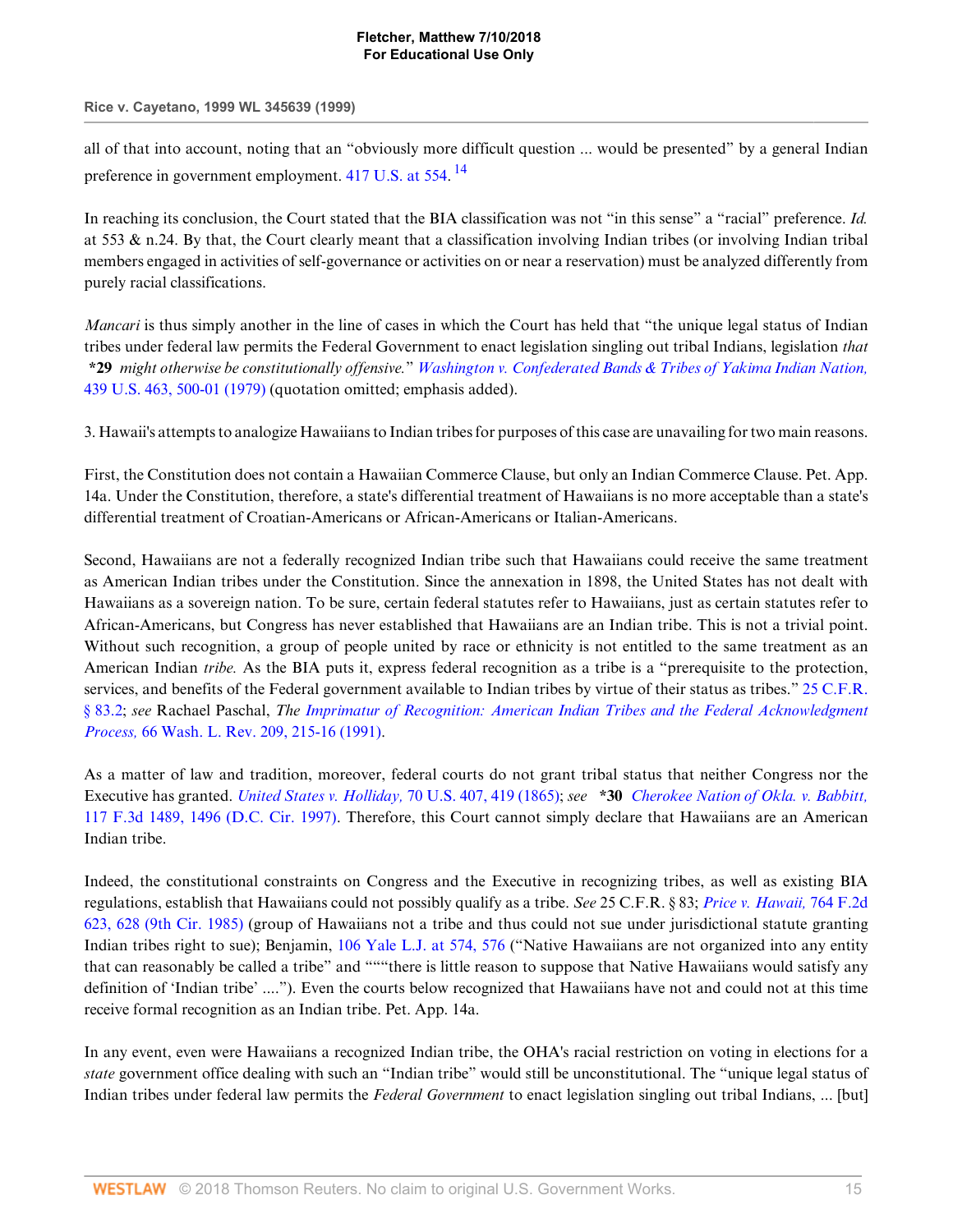#### **Rice v. Cayetano, 1999 WL 345639 (1999)**

*States do not enjoy the same unique relationship with Indians* ...." *Yakima Nation,* [439 U.S. at 500-01](http://www.westlaw.com/Link/Document/FullText?findType=Y&serNum=1979108021&pubNum=780&originatingDoc=I52e8e4b26bef11d8afd1fdfc79654ecb&refType=RP&fi=co_pp_sp_780_500&originationContext=document&vr=3.0&rs=cblt1.0&transitionType=DocumentItem&contextData=(sc.Default)#co_pp_sp_780_500) (quotation omitted; emphases added).

For all of these reasons, the State's attempt to analogize Hawaiians to American Indians does not justify its racial voting qualification in this case.

### **CONCLUSION**

For the foregoing reasons, as well as those set forth in petitioner's brief, the decision of the court of appeals should be reversed.

### Footnotes

- <span id="page-15-0"></span>[1](#page-2-0) The parties have consented in writing to the filing of this brief in letters that have been submitted to the Clerk. *See* S. Ct. R. 37.3(a). Counsel for a party did not author this brief in whole or in part. *See* S. Ct. R. 37.6. No person or entity other than the amici curiae and counsel made a monetary contribution to the preparation or submission of this brief. *See id.*
- <span id="page-15-1"></span>[2](#page-4-0) We will use the terms "race" and "racial" throughout this brief to encompass the overlapping concepts of race, ethnicity, ancestry, and national origin, as government distinctions based on such characteristics are subject to the same stringent constitutional scrutiny. *See Oyama v. California,* [332 U.S. 633, 646 \(1948\)](http://www.westlaw.com/Link/Document/FullText?findType=Y&serNum=1948117968&pubNum=780&originatingDoc=I52e8e4b26bef11d8afd1fdfc79654ecb&refType=RP&fi=co_pp_sp_780_646&originationContext=document&vr=3.0&rs=cblt1.0&transitionType=DocumentItem&contextData=(sc.Default)#co_pp_sp_780_646); *Yick Wo v. Hopkins,* [118 U.S. 356, 374 \(1886\).](http://www.westlaw.com/Link/Document/FullText?findType=Y&serNum=1886180012&pubNum=780&originatingDoc=I52e8e4b26bef11d8afd1fdfc79654ecb&refType=RP&fi=co_pp_sp_780_374&originationContext=document&vr=3.0&rs=cblt1.0&transitionType=DocumentItem&contextData=(sc.Default)#co_pp_sp_780_374) We will adopt the convention of state law and use the term " " "Hawaiian" to refer to those whose ancestors were Hawaiian. For purposes of our brief, there is no need to further distinguish by blood amount between " "Hawaiians" and "native Hawaiians," although state law does so.
- <span id="page-15-2"></span>[3](#page-4-1) A discrete block of 200,000 acres is administered by the State's Department of Hawaiian Home Lands pursuant to a separate statutory regime. A 1920 federal statute (the Hawaii Homes Commission Act, 42 Stat. 108) dealt with those lands by means of an express racial classification, albeit one that was not applied in the decades that followed. In any event, the HHCA program is not at issue here, although it also has serious constitutional problems to the extent that it relies on racial classifications.
- <span id="page-15-3"></span>[4](#page-7-0) *See Miller v. Johnson,* [515 U.S. 900, 904 \(1995\)](http://www.westlaw.com/Link/Document/FullText?findType=Y&serNum=1995137594&pubNum=780&originatingDoc=I52e8e4b26bef11d8afd1fdfc79654ecb&refType=RP&fi=co_pp_sp_780_904&originationContext=document&vr=3.0&rs=cblt1.0&transitionType=DocumentItem&contextData=(sc.Default)#co_pp_sp_780_904) ("central mandate is racial neutrality in governmental decisionmaking"); *Powers,* [499 U.S. at 415](http://www.westlaw.com/Link/Document/FullText?findType=Y&serNum=1991062987&pubNum=780&originatingDoc=I52e8e4b26bef11d8afd1fdfc79654ecb&refType=RP&fi=co_pp_sp_780_415&originationContext=document&vr=3.0&rs=cblt1.0&transitionType=DocumentItem&contextData=(sc.Default)#co_pp_sp_780_415) (Fourteenth Amendment's mandate is that "race discrimination be eliminated from all official acts and proceedings of the State"); *Palmore v. Sidoti,* [466 U.S. 429, 432-33 \(1984\)](http://www.westlaw.com/Link/Document/FullText?findType=Y&serNum=1984120053&pubNum=780&originatingDoc=I52e8e4b26bef11d8afd1fdfc79654ecb&refType=RP&fi=co_pp_sp_780_432&originationContext=document&vr=3.0&rs=cblt1.0&transitionType=DocumentItem&contextData=(sc.Default)#co_pp_sp_780_432) ("A core purpose of the Fourteenth Amendment was to do away with all governmentally imposed discrimination based on race."); *Loving,* [388 U.S. at 10](http://www.westlaw.com/Link/Document/FullText?findType=Y&serNum=1967129542&pubNum=780&originatingDoc=I52e8e4b26bef11d8afd1fdfc79654ecb&refType=RP&fi=co_pp_sp_780_10&originationContext=document&vr=3.0&rs=cblt1.0&transitionType=DocumentItem&contextData=(sc.Default)#co_pp_sp_780_10) ("The clear and central purpose of the Fourteenth Amendment was to eliminate all official state sources of invidious racial discrimination in the States."); *McLaughlin v. Florida,* [379 U.S. 184, 192 \(1964\)](http://www.westlaw.com/Link/Document/FullText?findType=Y&serNum=1964124890&pubNum=780&originatingDoc=I52e8e4b26bef11d8afd1fdfc79654ecb&refType=RP&fi=co_pp_sp_780_192&originationContext=document&vr=3.0&rs=cblt1.0&transitionType=DocumentItem&contextData=(sc.Default)#co_pp_sp_780_192) ("historical fact that the central purpose of the Fourteenth Amendment was to eliminate racial discrimination emanating from official sources in the States"); *[Strauder v. West Virginia,](http://www.westlaw.com/Link/Document/FullText?findType=Y&serNum=1800132385&pubNum=780&originatingDoc=I52e8e4b26bef11d8afd1fdfc79654ecb&refType=RP&fi=co_pp_sp_780_307&originationContext=document&vr=3.0&rs=cblt1.0&transitionType=DocumentItem&contextData=(sc.Default)#co_pp_sp_780_307)* [100 U.S. 303, 307 \(1880\)](http://www.westlaw.com/Link/Document/FullText?findType=Y&serNum=1800132385&pubNum=780&originatingDoc=I52e8e4b26bef11d8afd1fdfc79654ecb&refType=RP&fi=co_pp_sp_780_307&originationContext=document&vr=3.0&rs=cblt1.0&transitionType=DocumentItem&contextData=(sc.Default)#co_pp_sp_780_307) ("What is this but declaring that the law in the States shall be the same for the black as for the white; that all persons, whether colored or white, shall stand equal before the laws of the States ....").
- <span id="page-15-4"></span>[5](#page-7-1) *See also [Adarand Constructors, Inc. v. Pena,](http://www.westlaw.com/Link/Document/FullText?findType=Y&serNum=1995125532&pubNum=780&originatingDoc=I52e8e4b26bef11d8afd1fdfc79654ecb&refType=RP&fi=co_pp_sp_780_240&originationContext=document&vr=3.0&rs=cblt1.0&transitionType=DocumentItem&contextData=(sc.Default)#co_pp_sp_780_240)* 515 U.S. 200, 240-41 (1995) (Thomas, J., concurring); *[Fullilove v. Klutznick,](http://www.westlaw.com/Link/Document/FullText?findType=Y&serNum=1980116812&pubNum=780&originatingDoc=I52e8e4b26bef11d8afd1fdfc79654ecb&refType=RP&fi=co_pp_sp_780_522&originationContext=document&vr=3.0&rs=cblt1.0&transitionType=DocumentItem&contextData=(sc.Default)#co_pp_sp_780_522)* 448 [U.S. 448, 522-23 \(1980\)](http://www.westlaw.com/Link/Document/FullText?findType=Y&serNum=1980116812&pubNum=780&originatingDoc=I52e8e4b26bef11d8afd1fdfc79654ecb&refType=RP&fi=co_pp_sp_780_522&originationContext=document&vr=3.0&rs=cblt1.0&transitionType=DocumentItem&contextData=(sc.Default)#co_pp_sp_780_522) (Stewart, J., joined by Rehnquist, J., dissenting); *Defunis v. Odegaard,* [416 U.S. 312, 343-44 \(1974\)](http://www.westlaw.com/Link/Document/FullText?findType=Y&serNum=1974127166&pubNum=780&originatingDoc=I52e8e4b26bef11d8afd1fdfc79654ecb&refType=RP&fi=co_pp_sp_780_343&originationContext=document&vr=3.0&rs=cblt1.0&transitionType=DocumentItem&contextData=(sc.Default)#co_pp_sp_780_343) (Douglas, J., dissenting); *McLaughlin,* [379 U.S. at 198](http://www.westlaw.com/Link/Document/FullText?findType=Y&serNum=1964124890&pubNum=780&originatingDoc=I52e8e4b26bef11d8afd1fdfc79654ecb&refType=RP&fi=co_pp_sp_780_198&originationContext=document&vr=3.0&rs=cblt1.0&transitionType=DocumentItem&contextData=(sc.Default)#co_pp_sp_780_198) (Stewart, J., joined by Douglas, J., concurring); *[Bell v. Maryland,](http://www.westlaw.com/Link/Document/FullText?findType=Y&serNum=1964124874&pubNum=780&originatingDoc=I52e8e4b26bef11d8afd1fdfc79654ecb&refType=RP&fi=co_pp_sp_780_287&originationContext=document&vr=3.0&rs=cblt1.0&transitionType=DocumentItem&contextData=(sc.Default)#co_pp_sp_780_287)* 378 [U.S. 226, 287-88 \(1964\)](http://www.westlaw.com/Link/Document/FullText?findType=Y&serNum=1964124874&pubNum=780&originatingDoc=I52e8e4b26bef11d8afd1fdfc79654ecb&refType=RP&fi=co_pp_sp_780_287&originationContext=document&vr=3.0&rs=cblt1.0&transitionType=DocumentItem&contextData=(sc.Default)#co_pp_sp_780_287) (Goldberg, J., joined by Warren, C.J., concurring); *[Hirabayashi v. United States,](http://www.westlaw.com/Link/Document/FullText?findType=Y&serNum=1943117918&pubNum=780&originatingDoc=I52e8e4b26bef11d8afd1fdfc79654ecb&refType=RP&fi=co_pp_sp_780_110&originationContext=document&vr=3.0&rs=cblt1.0&transitionType=DocumentItem&contextData=(sc.Default)#co_pp_sp_780_110)* 320 U.S. 81, 110-11 [\(1943\)](http://www.westlaw.com/Link/Document/FullText?findType=Y&serNum=1943117918&pubNum=780&originatingDoc=I52e8e4b26bef11d8afd1fdfc79654ecb&refType=RP&fi=co_pp_sp_780_110&originationContext=document&vr=3.0&rs=cblt1.0&transitionType=DocumentItem&contextData=(sc.Default)#co_pp_sp_780_110) (Murphy, J., concurring); *Plessy v. Ferguson,* [163 U.S. 537, 559 \(1896\)](http://www.westlaw.com/Link/Document/FullText?findType=Y&serNum=1896180043&pubNum=780&originatingDoc=I52e8e4b26bef11d8afd1fdfc79654ecb&refType=RP&fi=co_pp_sp_780_559&originationContext=document&vr=3.0&rs=cblt1.0&transitionType=DocumentItem&contextData=(sc.Default)#co_pp_sp_780_559) (Harlan, J., dissenting).
- <span id="page-15-5"></span>[6](#page-7-2) Strict scrutiny applies regardless of the race benefited or burdened because a "benign racial classification is a contradiction in terms," *[Metro Broadcasting,](http://www.westlaw.com/Link/Document/FullText?findType=Y&serNum=1990098027&pubNum=780&originatingDoc=I52e8e4b26bef11d8afd1fdfc79654ecb&refType=RP&fi=co_pp_sp_780_609&originationContext=document&vr=3.0&rs=cblt1.0&transitionType=DocumentItem&contextData=(sc.Default)#co_pp_sp_780_609)* 497 U.S. at 609 (O'Connor, J., dissenting) (quotation omitted), and there is "no principled basis for deciding which groups would merit heightened judicial solicitude and which would not," *[Regents of Univ. of Cal. v.](http://www.westlaw.com/Link/Document/FullText?findType=Y&serNum=1978139508&pubNum=780&originatingDoc=I52e8e4b26bef11d8afd1fdfc79654ecb&refType=RP&fi=co_pp_sp_780_296&originationContext=document&vr=3.0&rs=cblt1.0&transitionType=DocumentItem&contextData=(sc.Default)#co_pp_sp_780_296) Bakke,* [438 U.S. 265, 296 \(1978\)](http://www.westlaw.com/Link/Document/FullText?findType=Y&serNum=1978139508&pubNum=780&originatingDoc=I52e8e4b26bef11d8afd1fdfc79654ecb&refType=RP&fi=co_pp_sp_780_296&originationContext=document&vr=3.0&rs=cblt1.0&transitionType=DocumentItem&contextData=(sc.Default)#co_pp_sp_780_296) (Powell, J.). Strict scrutiny also applies, of course, even when the racial classification burdens or benefits the races equally. *Powers,* [499 U.S. at 410;](http://www.westlaw.com/Link/Document/FullText?findType=Y&serNum=1991062987&pubNum=780&originatingDoc=I52e8e4b26bef11d8afd1fdfc79654ecb&refType=RP&fi=co_pp_sp_780_410&originationContext=document&vr=3.0&rs=cblt1.0&transitionType=DocumentItem&contextData=(sc.Default)#co_pp_sp_780_410) *[Brown v. Board of Education,](http://www.westlaw.com/Link/Document/FullText?findType=Y&serNum=1954121869&pubNum=780&originatingDoc=I52e8e4b26bef11d8afd1fdfc79654ecb&refType=RP&fi=co_pp_sp_780_494&originationContext=document&vr=3.0&rs=cblt1.0&transitionType=DocumentItem&contextData=(sc.Default)#co_pp_sp_780_494)* 347 U.S. 483, 494-95 (1954).
- <span id="page-15-6"></span>[7](#page-7-3) *See Gomillion,* [364 U.S. at 349](http://www.westlaw.com/Link/Document/FullText?findType=Y&serNum=1960122585&pubNum=780&originatingDoc=I52e8e4b26bef11d8afd1fdfc79654ecb&refType=RP&fi=co_pp_sp_780_349&originationContext=document&vr=3.0&rs=cblt1.0&transitionType=DocumentItem&contextData=(sc.Default)#co_pp_sp_780_349) (Whittaker, J., concurring); *see also [City of Mobile,](http://www.westlaw.com/Link/Document/FullText?findType=Y&serNum=1980111419&pubNum=780&originatingDoc=I52e8e4b26bef11d8afd1fdfc79654ecb&refType=RP&fi=co_pp_sp_780_86&originationContext=document&vr=3.0&rs=cblt1.0&transitionType=DocumentItem&contextData=(sc.Default)#co_pp_sp_780_86)* 446 U.S. at 86 (Stevens, J., concurring in judgment) (*Gomillion* is "compelled by the Equal Protection Clause").